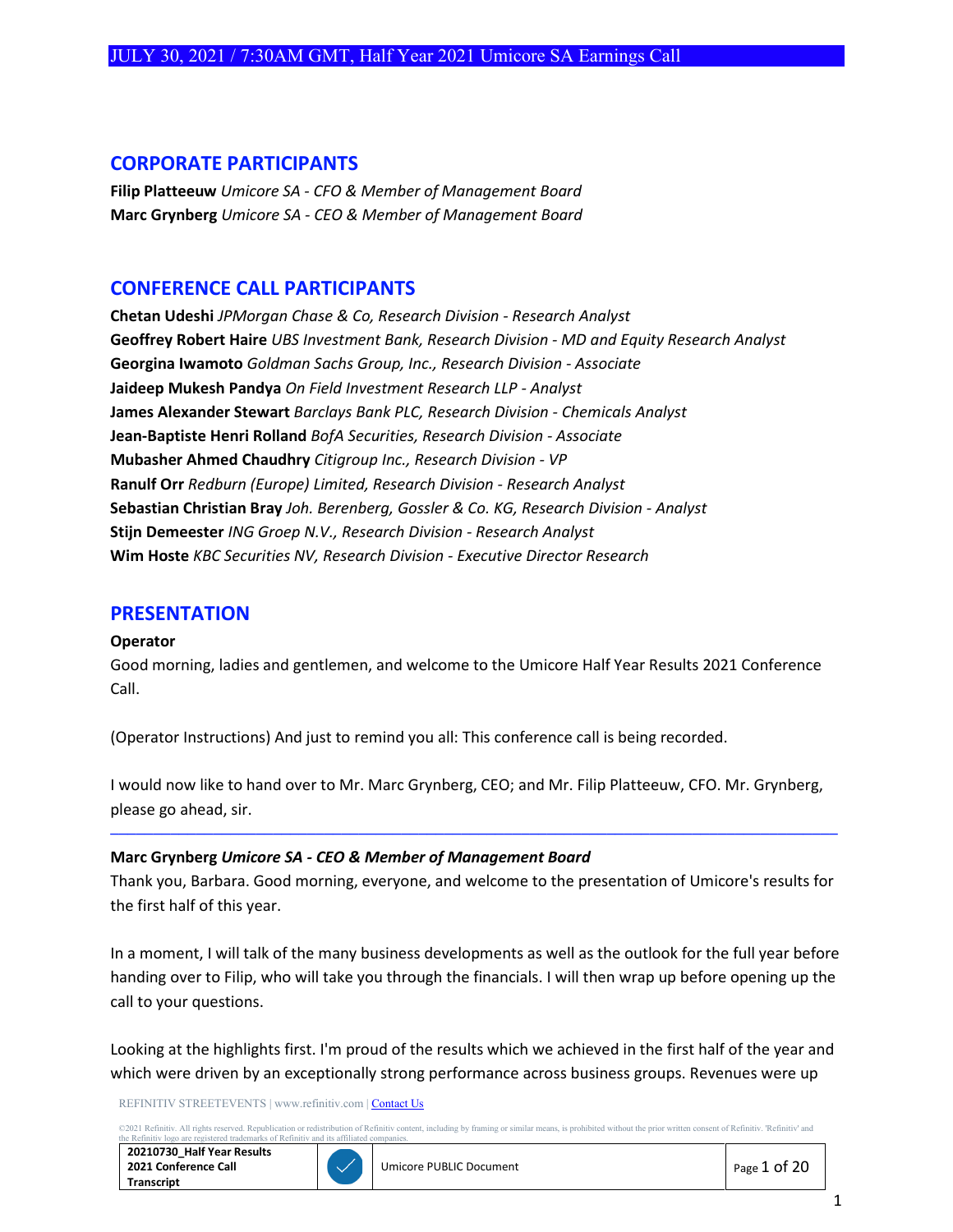37% year-on-year. Adjusted EBIT was up by 157%, and the return on capital employed exceeded 28%.

When looking at the year-on-year comparison, one should, of course, bear in mind that our results in the first half of last year were heavily impacted by the severe downturn in most of our end markets, particularly in the automotive industry, as a result of the COVID-19 pandemic. Also, our results in the first half of this year were boosted by extremely high prices for certain precious metals. While the pandemic is unfortunately not behind us yet, the recovery which took shape in the second half of last year has gathered steam. And in the first half of this year, we benefited from a sharp upturn in demand across businesses, in particular from the automotive industry. This was combined with a robust operational performance, which also contributed to reaching all-time-high results.

Revenues and earnings in the first half grew across all 3 segments. In Catalysis, we continued to outperform the automotive market, and this by a significant margin. In Energy & Surface Technologies, we saw substantial growth in the sales volumes of cathode materials as anticipated, combined with very strong demand in the other activities. In Recycling, we achieved a record performance driven by record precious metal prices, strong demand across end markets and regions as well as excellent supply and trading conditions. I would also like to point out that our cash flows increased substantially, and Filip will elaborate on this topic in a moment.

As we announced in February, we have amended the dividend policy. And the interim dividend will, from now on, consist of a fixed amount of EUR 0.25 per share. This interim dividend will be paid out on 24 August. Our policy of a stable to growing full year dividend remains unchanged.

Looking ahead now, I expect adjusted EBIT for 2021 to come out slightly above EUR 1 billion, assuming that metal prices stay more or less around their current levels. You will recall that, in April, I expected the full year adjusted EBIT to approach EUR 1 billion. And the slight increase in guidance reflects the stronger-than-anticipated performance in the first half of the year, which was primarily due to the spike in precious metal prices and very strong demand in Cobalt & Specialty Materials and Metal Deposition Solutions. In April, we indicated that the boost from precious metal prices compared to 2020 was about EUR 250 million, and based on the current prices, this is still valid. As we also explained in April, adjusted EBIT in the second half of the year is expected to be lower than in the first half, taking into account the planned maintenance shutdown of the smelter in the Hoboken recycling facility starting mid-September. The first half of 2021 also included a spike in precious metal prices, while the outlook assumes flat prices in the second half. Finally, we expect automotive production in the second half to be hampered by the global shortage in semiconductor chip supply.

REFINITIV STREETEVENTS | www.refinitiv.com [| Contact Us](https://www.refinitiv.com/en/contact-us) In Catalysis, I expect that we will continue to outperform the automotive market and that we will more than double adjusted EBIT this year compared to 2020. Revenues and earnings in the second half of the year will, however, be impacted by more subdued demand in the automotive industry due to the ongoing shortage in semiconductors. In addition and as anticipated, heavy-duty diesel catalyst sales volumes are expected to be lower in the second half compared to the first half of this year following the

©2021 Refinitiv. All rights reserved. Republication or redistribution of Refinitiv content, including by framing or similar means, is prohibited without the prior written consent of Refinitiv. 'Refinitiv' and

**20210730\_Half Year Results 2021 Conference Call Transcript**



and its affil

Umicore PUBLIC Document **PUBLIC Document Page 2 of 20**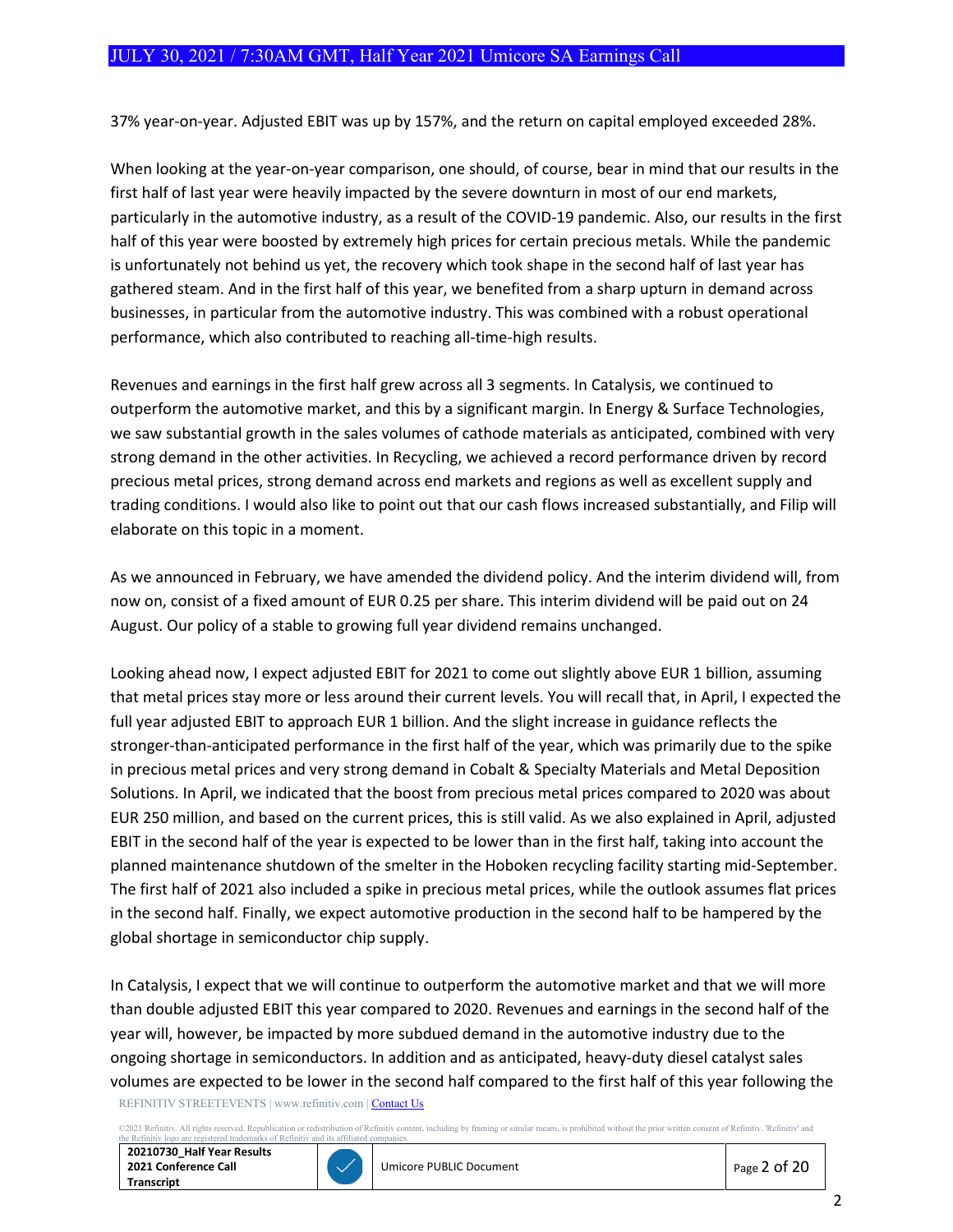phaseout of China 5-compliant catalysts.

In Energy & Surface Technologies, I expect that full year adjusted EBIT will grow meaningfully and may slightly exceed the current market consensus. We should bear in mind, though, that the stronger-thananticipated performance in Cobalt & Specialty Materials and Metal Deposition Solutions in the first half is expected to normalize and should therefore not be extrapolated to the second half. In Rechargeable Battery Materials, I expect substantial growth in sales volumes of cathode materials this year to more than compensate the anticipated EUR 50 million increase in fixed costs versus last year.

In Recycling, we are off to a new record performance, with adjusted EBIT in 2021 expected to be well above the previous record level of last year. I expect this record performance to be achieved through a combination of very high precious metal prices, robust operations, excellent supply and strong growth across business units and regions. The first half performance should not be extrapolated to the second half, though, as the spike in precious metal prices seen in the first half is not assumed to reoccur in the second half. And the smelter in Hoboken will undergo a planned maintenance shutdown as of mid-September.

Before moving on to the business review, I would like to repeat some of the key messages of the ambitious "Let's go for zero" sustainability strategy that we announced early June. As a long-standing pioneer in sustainability, we have reaffirmed our commitment to sustain industry leadership by setting truly bold ambitions and thereby raising the bar both for ourselves and our industry. By bold, I mean that we go for zero: net zero greenhouse gas emissions by 2035, zero inequality and zero harm. The ambitions that we have set ourselves are stretched, first and foremost, because these are the right things to do. Also, a growing number of customers incorporate sustainability criteria in their supplier selection process, and our sustainability performance and trajectory are becoming greater competitive advantages. I would also like to remind you that sustainability at Umicore is not only about minimizing the impact of our operations. It is also about having a positive impact by making best use of our capabilities to address key societal challenges such as the need for cleaner mobility or a circular economy.

Let's now turn to the business review. Slide 8 recaps the key figures for the first half of 2021, which Filip will comment in more detail in a moment. I therefore propose to turn immediately to Catalysis.

Car production has continued to recover from the lows seen in the first half of last year. The graph on Slide 10 shows the market development month by month against the previous 2 years. You can clearly see the severe impact of the pandemic last year followed by a strong rebound now. Although we are not yet back to pre-crisis levels, global car production across powertrains was up 30% in the first half of 2021. After a buoyant first quarter, sequential growth in car production in Q2 reflected an initial impact of the global semiconductor shortage, and this impact is expected to persist in the second half of the year. Without this shortage affecting production at our customers, the growth in Automotive Catalysts sales in the first half would have been even more pronounced.

REFINITIV STREETEVENTS | www.refinitiv.com [| Contact Us](https://www.refinitiv.com/en/contact-us)

02021 Refinitiv. All rights reserved. Republication or redistribution of Refinitiv content, including by framing or similar means, is prohibited without the prior written consent of Refinitiv. 'Refinitiv' and the Refinitiv ered trademarks of Refiniti **20210730\_Half Year Results 2021 Conference Call Transcript**



Umicore PUBLIC Document Page 3 of 20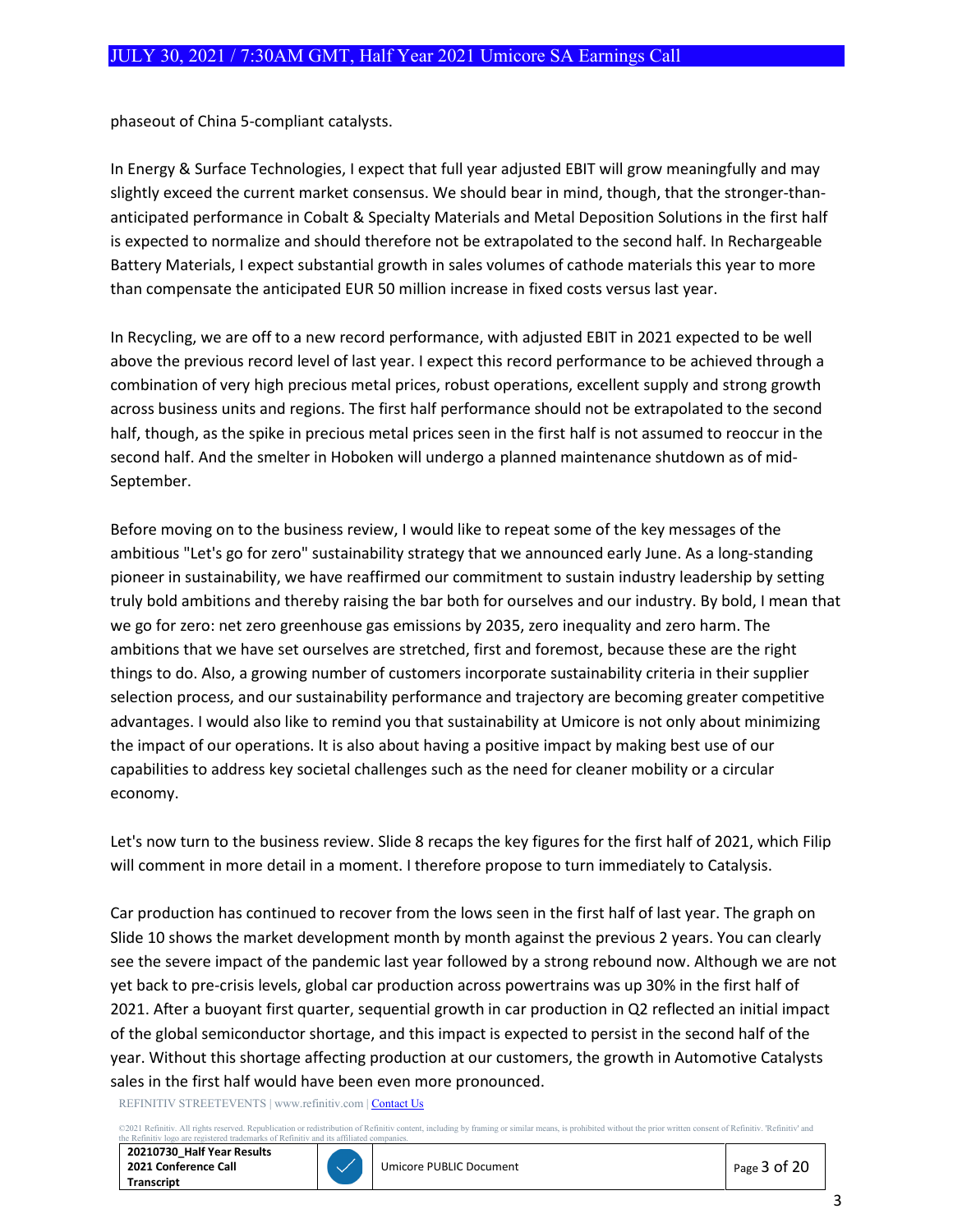This brings me to the next slide, where you see that in Catalysis revenues were up by 59% year-on-year. Adjusted EBIT stood at EUR 204 million compared to EUR 21 million in the same period last year, and this was supported by very strong revenue growth as well as cost savings and high PGM prices. Because of the particular situation of the automotive industry in the first part of last year, a comparison to 2019 may be more relevant. And the growth in adjusted EBIT from EUR 87 million 2 years ago to EUR 204 million this year speaks for itself. In Automotive Catalysts, we substantially outperformed the automotive market both in volumes and revenues. This was primarily the result of market share gains and a favorable platform mix, especially in the European and Chinese light-duty gasoline markets. We also continued to benefit from the shift away from diesel in Europe where diesel accounted for just 30% of the mix in the first half of this year. In heavy-duty diesel, we recorded very strong demand for our China 5 catalyst technologies in the first half ahead of the nationwide adoption of the new China 6 emission norm in July.

Still within transportation, sales volumes of our PEM fuel cell catalysts nearly doubled year-on-year, driven by very strong demand in China and Korea and significant customer wins in the first half of the year. In the Precious Metals Chemistry activities, we recorded strong demand for our homogeneous catalysts and also benefit from the very high precious metal prices.

In Energy & Surface Technologies, we benefit from accelerating growth in demand for EV batteries driven by a very strong traction in Europe and some recovery of demand in China. Against this backdrop, sales volumes of Umicore's NMC cathode materials to power EVs were substantially higher, particularly in Europe, with strong growth year-on-year and sequentially. Cobalt & Specialty Materials benefited from a stronger-than-anticipated post-COVID-19 recovery, especially for cobalt and nickel chemicals and tool materials. And Metal Deposition Solutions recorded strong demand across key end markets. These positive demand dynamics were, however, largely offset by a much lower contribution from the cobalt refining activities due to unfavorable pricing conditions for cobalt input materials. Currencies also had a negative impact on revenues of roughly EUR 25 million.

Overall, revenues for the business groups -- or the business group increased by 7% year-on-year. And adjusted EBIT was high -- was 44% higher, as the top line growth, combined with cost savings in Cobalt & Specialty Materials, more than compensated the anticipated increase in fixed costs related to the expansion in cathode materials and the step-up in R&D programs.

REFINITIV STREETEVENTS | www.refinitiv.com [| Contact Us](https://www.refinitiv.com/en/contact-us) We have recently commissioned our brand-new cathode materials plant in Nysa, Poland. This plant is the very first industrial-scale cathode material production plant in Europe, and we are obviously very proud of that. And with hindsight, I'm happy that we have made the investment decision in 2018 so that we will be ready to move to mass production in Europe at the time the market is gaining significant traction. We will now start the qualification of production line with our customers, and I expect first commercial production volumes to kick in around year-end. I'm also proud that we have entered into a long-term power purchase agreement with ENGIE to supply our plant in Poland with 100% renewable electricity as

2021 Refinitiv. All rights reserved. Republication or redistribution of Refinitiv content, including by framing or similar means, is prohibited without the prior written consent of Refinitiv. Refinitiv' and including the R

**20210730\_Half Year Results 2021 Conference Call Transcript**

ered trademarks of Refiniti



Umicore PUBLIC Document Page 4 of 20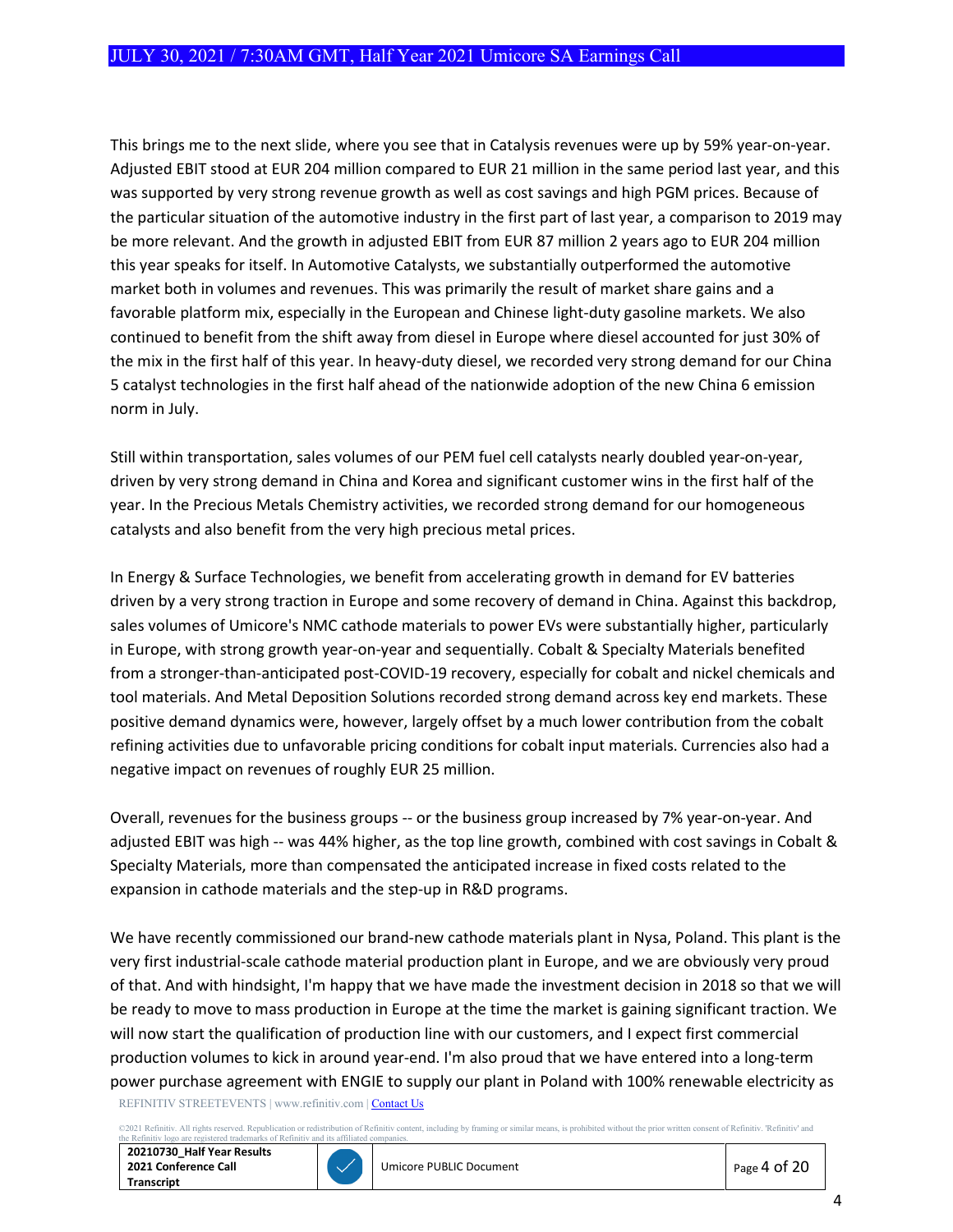of the start of production. This means that the production of our cathode materials in Europe will be carbon neutral from the start, which sets us well ahead of our peers and is an important step in our ambitious path to achieving net zero greenhouse gas emissions for the group by 2035.

Moving on to the Recycling business group, you can see in the graph on Slide 13 that we continued to benefit from an exceptionally supportive metal price environment, especially for PGMs. Rhodium and palladium price -- rhodium and palladium recorded all-time highs in the first half of 2021. Although the second quarter proved to be more volatile, the average received rhodium price in the first half of 2021 more than doubled compared to the first half of 2020. And in the absence of rolling hedges, Umicore was fully exposed to this favorable price evolution. While we had locked in a significant portion of the palladium and silver exposure, the average received price in the first half of the year was still well above the levels of the previous year.

Higher metal prices explained to the largest extent the increase in revenue and earnings in Recycling, although they are not the only factors. In Precious Metals Refining, our supply mix remained excellent and highly rich in PGM content. Also the operational performance was robust, which enabled us to process as much volumes as last year. As you might recall, we have adapted our capacities and capabilities to be able to treat more of these PGM-rich materials, and considering the current mix, we have been operating at optimal capacity. In Jewelry & Industrial Metals, we benefited from a strong uplift in demand for investment and jewelry products. And finally, Precious Metals Management took advantage of the metal price volatility to generate significantly higher earnings.

I will now hand over to Filip, who will provide more color on the financials.

## **Filip Platteeuw** *Umicore SA - CFO & Member of Management Board*

Thank you, Marc. And good morning, everybody.

As you've seen from the key financials at the start of this presentation, the group's financial performance in the first half of the year was exceptional in the history of our company. A number of drivers converged, resulting in record earnings. The main ones are strong volumes across -- growth through all of our businesses, record precious metal prices and cost savings from the recent footprint adjustments. These together far outweighed some earnings headwinds such as adverse currency rate movements, higher raw material costs such as for cobalt and higher fixed costs related to our expansion projects and additional R&D initiatives.

─────────────────────────────────────────────────────────────────────────────────────

Metal results are particularly important to our group margins given they contribute in a quite direct way to the bottom line. And this is also what you can see reflected in the graphs on this first slide. Recycling was obviously the main beneficiary and additionally generated very strong trading results on the back of higher metal price volatility. Depreciation charges on group level were only slightly up year-on-year, resulting in an adjusted EBITDA trend that matched adjusted EBIT.

#### REFINITIV STREETEVENTS | www.refinitiv.com [| Contact Us](https://www.refinitiv.com/en/contact-us)

©2021 Refinitiv. All rights reserved. Republication or redistribution of Refinitiv content, including by framing or similar means, is prohibited without the prior written consent of Refinitiv. 'Refinitiv' and<br>the Refinitiv

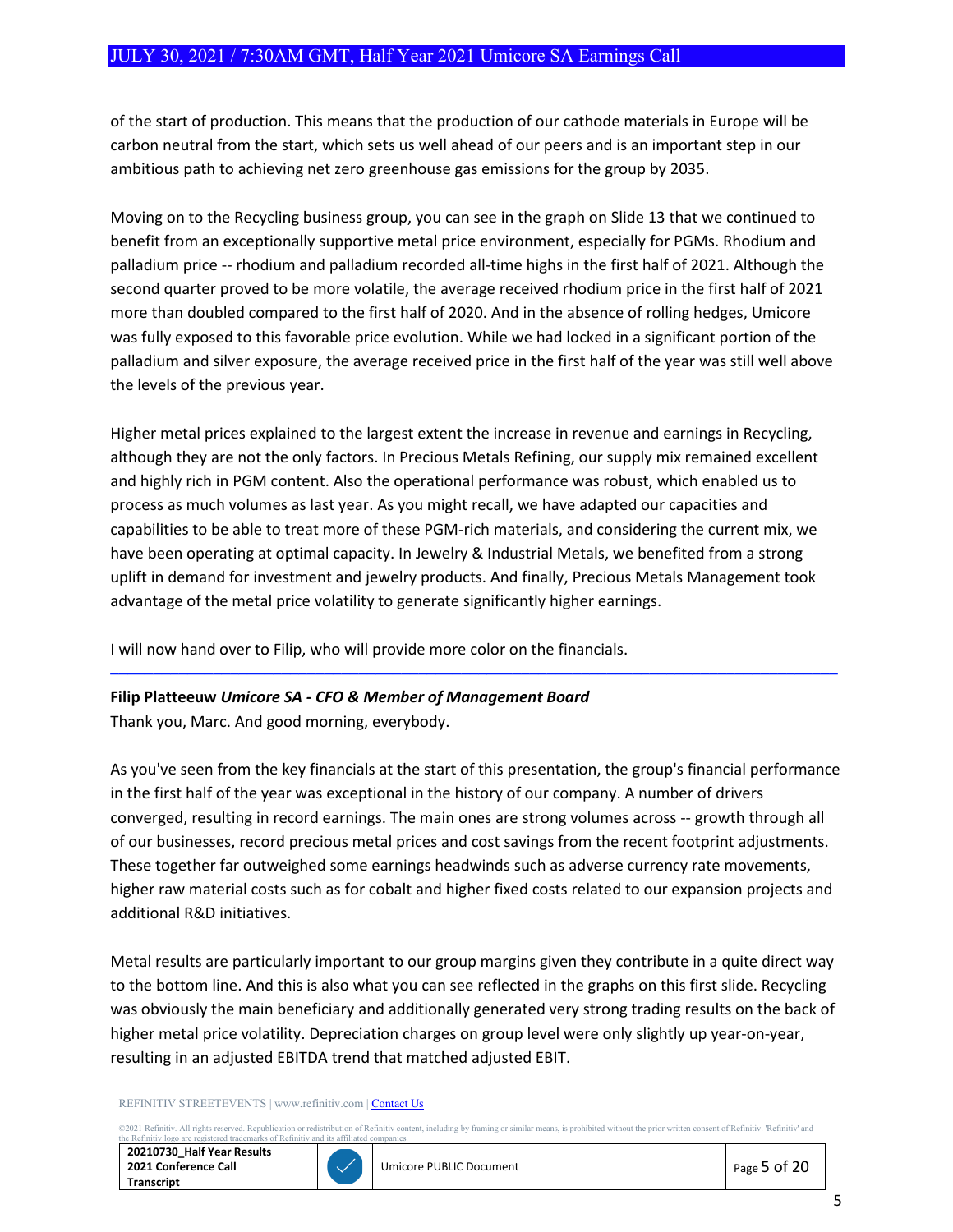Looking at the full P&L. The operational line clearly drove the trend. Adjusted net financial costs were somewhat higher due to higher interest and ForEx charges. The first half of last year did not yet incorporate the charges related to the EUR 500 million convertible bond that we issued midyear. Adjusted tax charges increased proportionately to the pretax profit, as is reflected in a close-to-stable effective adjusted tax rate of 24.9%. This resulted in an adjusted net result for the group of EUR 428 million; and an adjusted earnings per share of EUR 1.78, close to 3x the first half 2020 numbers. We recorded a -- total adjustments to net results of minus EUR 28 million, which I will detail for you in a minute.

Looking now at cash flows. Close to half of the record EUR 836 million cash flow from operations generated in the period was converted into net free cash flow and allowed to reduce net financial debt by EUR 374 million from EUR 1.4 billion end of 2020 to slightly over EUR 1 billion end of June. This corresponds to slightly less than 1 turn of the last 12 months adjusted EBITDA. Net interest charges, cash taxes and dividends combined correspond to a cash-out of EUR 240 million. After a lower dividend payout in 2020 due to the COVID-19 context, Umicore's dividend payout in the period returned to prepandemic levels.

This next slide details the underlying trends of our operating cash flows. Cash flow from operations in the first half came in at a record EUR 836 million, and this included a decrease in cash working capital of EUR 30 million for the group over the period. However, this reduction includes approximately EUR 250 million of temporary positive cutoff effects at the end of June, which are seen to reverse in the second half this year. Underlying this, the combination of strong volumes and higher metal prices substantially increased working capital needs in Catalysis, as was anticipated. This increase was more than offset by a decrease in working capital in Energy & Surface Technologies as well as in Recycling.

Cash spent on CapEx and capitalized development costs amounted to EUR 180 million compared to EUR 167 million over the same period in 2020. As in recent years, E&ST accounted for approximately 2/3 of group CapEx, with the Rechargeable Battery Materials greenfield plant in Poland as the key project. For the full year, we currently expect a group CapEx of close to EUR 500 million, with most of this amount already committed.

This final slide provides some detail on the previously mentioned adjustments. The most significant adjustment to EBIT consists of a -- of EUR 41 million increase of the provision that was set up last year in Recycling for the creation of a green zone neighboring our Hoboken site. [In brief: The higher number] (inaudible) [expected] (inaudible).

REFINITIV STREETEVENTS | www.refinitiv.com [| Contact Us](https://www.refinitiv.com/en/contact-us) Next to that, Catalysis recognized a negative adjustment to EBIT of EUR 24 million [relating to the costs to close the] (inaudible) plant in Denmark [as well as with the IP impairments]. However, [the stated] adjustment in Catalysis (inaudible) relating to (inaudible) Brazil (inaudible) ruling by the Brazilian supreme court (inaudible) [positive] EBIT adjustments amounted to EUR 32 million. (inaudible) adjustments (inaudible) amounted to a net (inaudible) adjustments (inaudible) [to a charge of] EUR 28

©2021 Refinitiv. All rights reserved. Republication or redistribution of Refinitiv content, including by framing or similar means, is prohibited without the prior written consent of Refinitiv. 'Refinitiv' and arks of Refinitiv and its affiliated

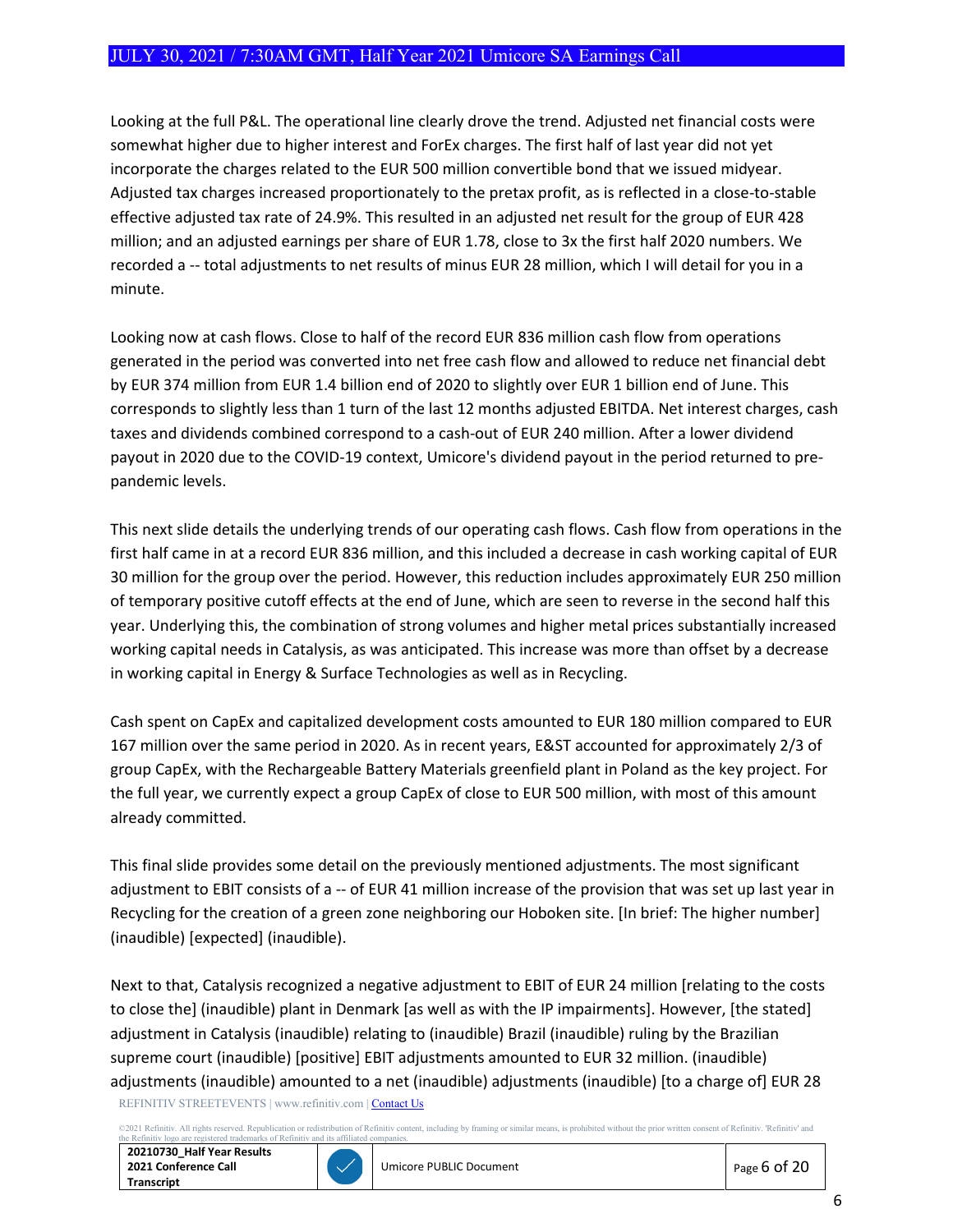million.

This concludes my section. And I hand back over to you, Marc.

## **Marc Grynberg** *Umicore SA - CEO & Member of Management Board*

Thank you, Filip.

Before opening the line to your questions, I would like to recap the key messages of this call. I'm proud of the outstanding performance achieved in the first half of this year with significant revenue and earnings growth in all business groups as a result of strong demand, record precious metal prices and robust operations. The outstanding performance of the first half allows me to slightly raise the guidance for the full year. I now expect adjusted EBIT for the full year to slightly exceed EUR 1 billion, assuming precious metal prices stay more or less where they are today.

─────────────────────────────────────────────────────────────────────────────────────

I'm also proud of our ambitious sustainability road map, which is truly setting us apart and is raising the bar both for ourselves and for our industry. It reaffirms a clear commitment to make best use of our capabilities to address key societal challenges such as the need for clean mobility and the need for a circular economy. In recent months, the fundamental trends which underpin Umicore's strategy have continued to get stronger. This is evidenced by a number of developments such as the EU Fit for 55 commitments to reduce CO2 emissions by 55% by 2030 as part of the European Green Deal. In China, there is a similar commitment to achieve a carbon-neutral economy by 2060, while in the U.S. the recent release of support programs and incentives for cleaner mobility has unleashed a meaningful acceleration of car electrification plans. Globally, a growing number of car OEMs are stepping up investments to electrify their offering faster. They are also making clear commitments towards achieving carbon neutrality across their supply chains.

Beyond the outstanding performance of this year, the good news is that Umicore has the talent, the technological wherewithal, the closed-loop business model and the sustainability mindset, which are all required to capitalize on these trends.

Finally, on a more personal note, you have probably taken note that Mathias Miedreich will take over as CEO of Umicore on October 1 this year. This means that today marks my last earnings call for Umicore. And I would like to use this occasion to thank you for your long-standing interest in the company, for your support and for the enriching interactions that we have had over the years. It has been a privilege to lead Umicore since 2008, and I will leave Umicore in very good hands in October.

With this, I would now like to open the floor to your questions and I hand over the call back to the operator.

REFINITIV STREETEVENTS | www.refinitiv.com [| Contact Us](https://www.refinitiv.com/en/contact-us)

©2021 Refinitiv. All rights reserved. Republication or redistribution of Refinitiv content, including by framing or similar means, is prohibited without the prior written consent of Refinitiv. 'Refinitiv' and<br>the Refinitiv

─────────────────────────────────────────────────────────────────────────────────────

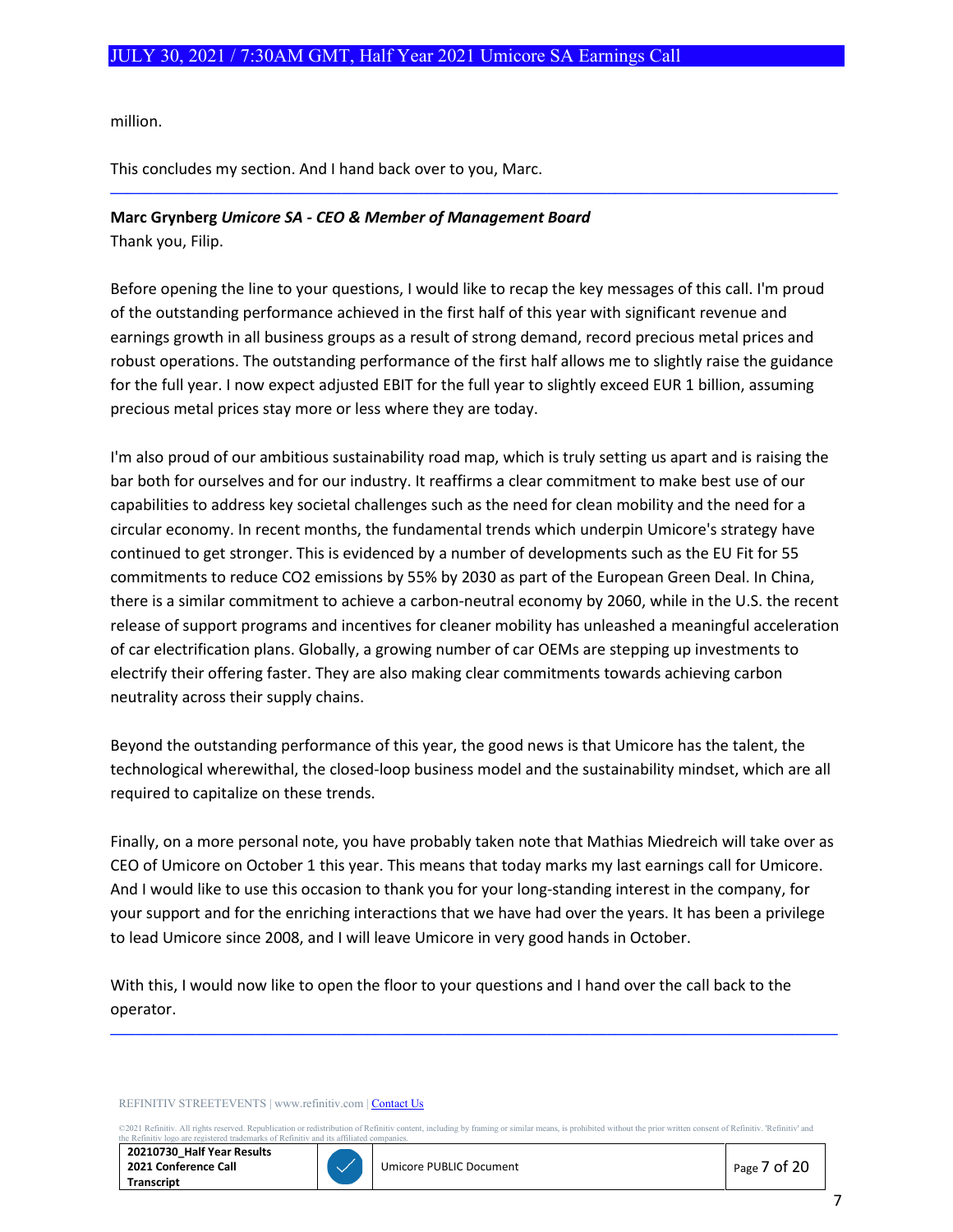# **QUESTIONS AND ANSWERS**

## **Operator**

(Operator Instructions) Our first question comes from the line of Mubasher Chaudhry from Citi.

#### **Mubasher Ahmed Chaudhry** *Citigroup Inc., Research Division - VP*

I'll just start with one, I guess. On the chart that you showed about the LDV production rates by month, given that the IHS forecasts look to be down year-on-year for the second half, do you think we can expect the Catalysis business to grow in the second half year-on-year? Or if -- will the headwind from the kind of the chip shortages will be a bit too strong for us to see growth in the second half?

─────────────────────────────────────────────────────────────────────────────────────

─────────────────────────────────────────────────────────────────────────────────────

#### **Marc Grynberg** *Umicore SA - CEO & Member of Management Board*

Mubasher, the -- it's difficult to make out today with any degree of accuracy because the chip shortages is creating some unpredictable situations that -- with the car manufacturers and sometimes some unpredictable mix effects as well. I will say that, from a volume point of view, car production is unlikely to grow compared to the second half of last year. As you may recall, that there was a strong rebound already in the second half of last year in global car production following some, in a way, catching up on orders following the pandemic effects of the first half. As far as we are concerned, I would like to remind you that next to volumes or earnings evolution is also driven by some other structural factors such as the positive effects of the footprint optimization and the cost savings that we have achieved over the past years and which are contributing in a visible manner to the performance and will continue to do so; and for the Catalysis business group entirely, the effect of higher PGM prices, in our assumption at least, compared to last year.

So all in all, I think that, yes, I can reaffirm with a high degree of confidence that we expect to have -- to double the adjusted EBIT for the full year, which implies indeed a continued strong performance in the second half, albeit not as strong as in the first half given the effect of the ship -- chip shortage on car production.

─────────────────────────────────────────────────────────────────────────────────────

─────────────────────────────────────────────────────────────────────────────────────

#### **Operator**

Our next question comes from the line of Alex Stewart from Barclays.

#### **James Alexander Stewart** *Barclays Bank PLC, Research Division - Chemicals Analyst*

I wonder possibly if you could tell us whether the sequential volume growth in cathode materials in the first half of this year was mostly or entirely down to improvements in China or whether you also saw a sequential improvement in Europe. I ask because I thought that your Korean facilities were sold out end of last year. So I'm just trying to figure out if you managed to get more out of those half-on-half. It would be very helpful. And then I'll go back in the queue for my second question.

#### **Marc Grynberg** *Umicore SA - CEO & Member of Management Board*

Alex, it's a combination. It's both, in a way. It's some recovery in Europe. It's -- sorry. It's some recovery

─────────────────────────────────────────────────────────────────────────────────────

REFINITIV STREETEVENTS | www.refinitiv.com [| Contact Us](https://www.refinitiv.com/en/contact-us)

02021 Refinitiv. All rights reserved. Republication or redistribution of Refinitiv content, including by framing or similar means, is prohibited without the prior written consent of Refinitiv. 'Refinitiv' and the Refinitiv ered trademarks of Refiniti

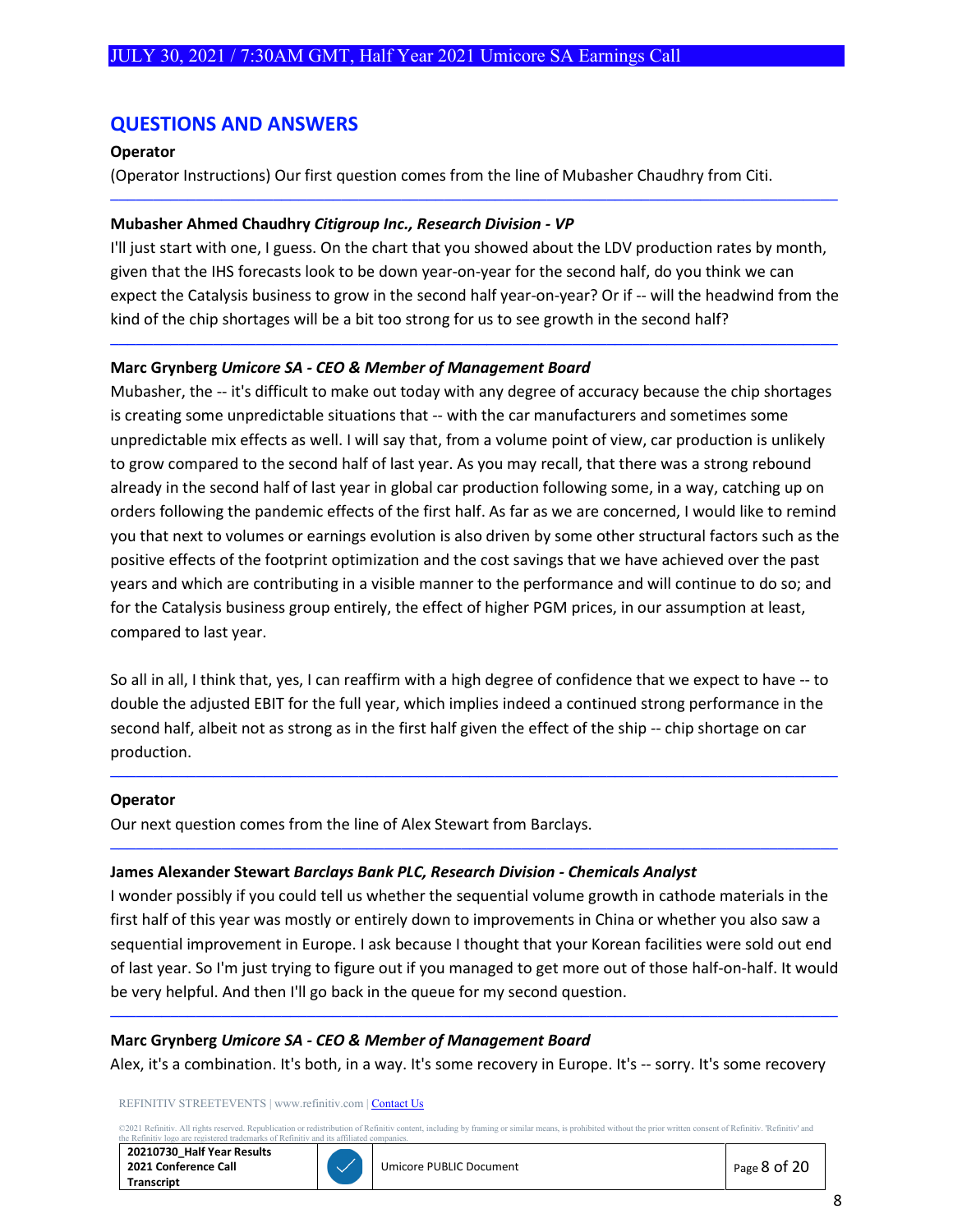in China. Although, I have to say that in China we didn't grow as much as the market did and because of how we are positioned in the market, the mix of our programs and the fact that some of the significant growth was actually captured by lower-range LFP vehicles which -- I mean, platforms which we don't serve. So it's partly China and partly Europe indeed.

─────────────────────────────────────────────────────────────────────────────────────

─────────────────────────────────────────────────────────────────────────────────────

#### **Operator**

And our next question comes through the line of Sebastian Bray from Berenberg.

#### **Sebastian Christian Bray** *Joh. Berenberg, Gossler & Co. KG, Research Division - Analyst*

It's on the Catalysis segment looking at these 22% EBIT margins for H1, and the question is 2 parts. Why would higher PGM lead to a higher margin in this area? I haven't quite grasped how the pass-through works in the non-auto cats part. And secondly, more conceptually, given this business is benefiting from a number of tailwinds in 2021, including higher PGM, exceptional utilization in H1, do you think 2021 could feasibly mark peak EBIT over the next few years for this business?

─────────────────────────────────────────────────────────────────────────────────────

#### **Marc Grynberg** *Umicore SA - CEO & Member of Management Board*

Sebastian, on the PGM impact, some of the nonautomotive catalyst businesses have indeed margin - sorry, pricing formulas for their products which are related to the PGM prices. And the higher PGM prices, the higher the prices or the margin that we make on some of these projects. So the -- while in the Automotive Catalysts business we have a pure pass-through model indeed. Secondly, in terms of margins, it's difficult to make out what to expect in the coming years in terms of margin and performance. If you read the industry projections, the market projections for the next couple of years, most, if not all, of industry analysts project a further growth in volumes in ICE production in 2022 and 2023, which would bode really well for the business and would not point to a peak this year or a nonrepeatable margin level achieved this year. So it will depend on a number of factors. The jury is still out how will auto production develop in the next few years. If you look at the entire catalysts segment and how will the PGM price develop and because that has some impact on the margin level as well, difficult to make out today, but clearly I'm not as negative as some observers are regarding this business [group].

─────────────────────────────────────────────────────────────────────────────────────

─────────────────────────────────────────────────────────────────────────────────────

─────────────────────────────────────────────────────────────────────────────────────

## **Sebastian Christian Bray** *Joh. Berenberg, Gossler & Co. KG, Research Division - Analyst*

That is helpful. And all the best for the future, Marc.

#### **Marc Grynberg** *Umicore SA - CEO & Member of Management Board*

Thank you.

#### **Operator**

And again -- the next question comes from Jean Rolland from Bank of America.

#### **Jean-Baptiste Henri Rolland** *BofA Securities, Research Division - Associate*

REFINITIV STREETEVENTS | www.refinitiv.com [| Contact Us](https://www.refinitiv.com/en/contact-us) I would like to understand a little bit better around what's going on with the cobalt effects in your energy

─────────────────────────────────────────────────────────────────────────────────────

©2021 Refinitiv. All rights reserved. Republication or redistribution of Refinitiv content, including by framing or similar means, is prohibited without the prior written consent of Refinitiv. 'Refinitiv' and and its affiliated

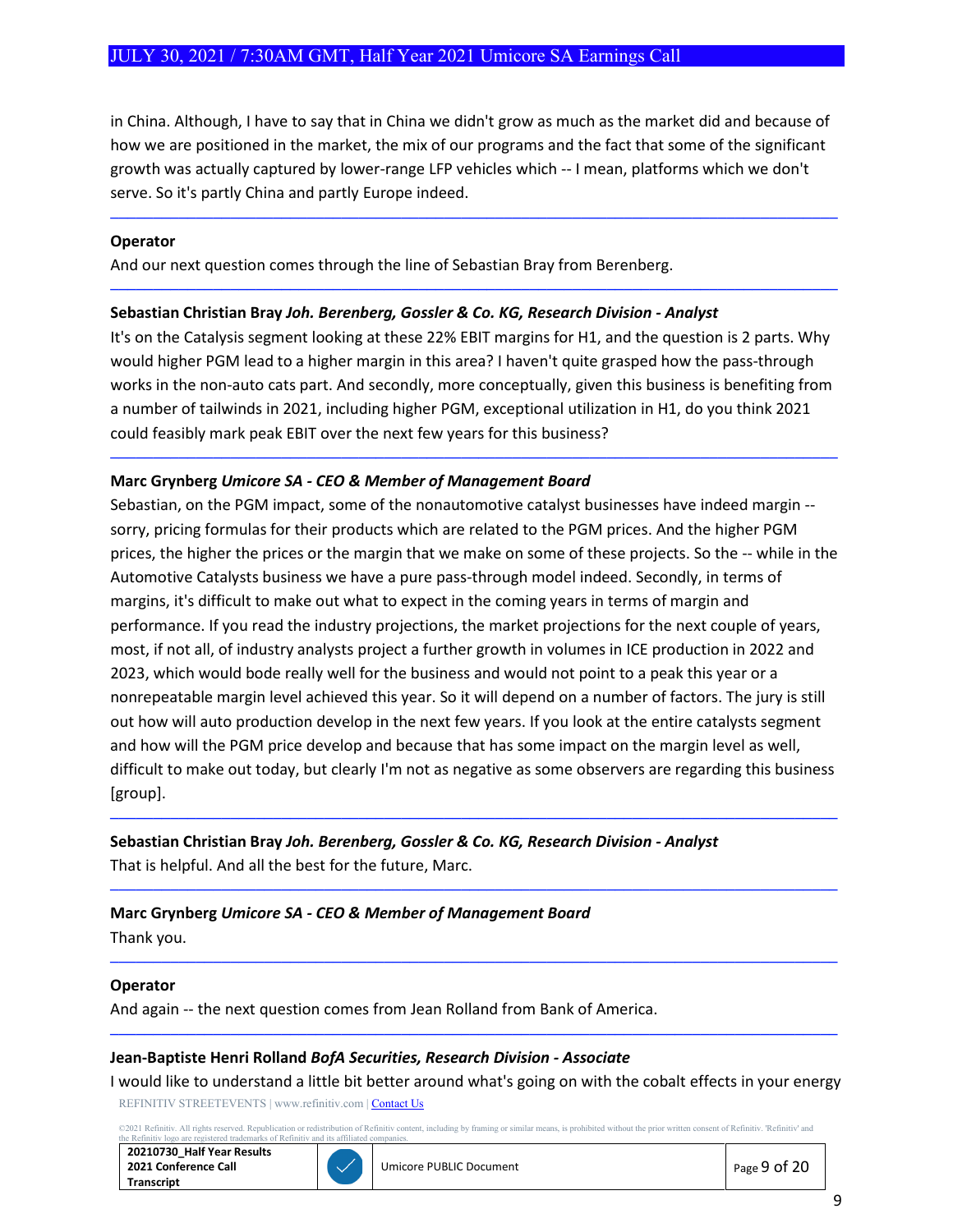and surface technology division. When it comes to the -- I understand that scope has pressured the margin and is a net negative as a result of the prices being up. Can you just explain to me why that's the case and if you're facing the similar problem with nickel or whether it's specifically a cobalt issue?

─────────────────────────────────────────────────────────────────────────────────────

## **Marc Grynberg** *Umicore SA - CEO & Member of Management Board*

Jean-Baptiste, it is specific to cobalt and -- today. And it is really related to the supply-and-demand balance for cobalt input materials. We're not talking about cobalt metal. We're talking about input material for refineries, whether it's hydroxide or other impure forms of the material. And the supply is somewhat short of demand today, which means that there is a significant -- there has been since the beginning of this year -- or since the end of last year and beginning of this year a very significant, I would say, increase in the payables for these raw materials indeed.

─────────────────────────────────────────────────────────────────────────────────────

#### **Operator**

Our next question comes from the line of Ranulf Orr from Redburn.

## **Ranulf Orr** *Redburn (Europe) Limited, Research Division - Research Analyst*

Just on the ramp-up of the Poland plant. Could you give us an idea of what the ramp-up schedule sort of looks like, how long it's going to take to get from first commercial volumes at the start of next year to sort of complete at sort of 100% utilization?

─────────────────────────────────────────────────────────────────────────────────────

─────────────────────────────────────────────────────────────────────────────────────

## **Marc Grynberg** *Umicore SA - CEO & Member of Management Board*

Ranulf, well, hopefully, as fast as possible, clearly. Well, realistically speaking, that's it will take a while because the qualification programs are typically tedious and lengthy. That's one. And secondly, it takes time then for the physical, the effective ramp-up of the lines, so difficult to give you, I will say, I mean, an accurate figure to or an accurate time to model, but I will say it's not a matter of weeks. It's a matter of months. It may take a year or so or more, to slightly more than a year to ramp up the capacity, so it's - which is normal for this type of complex operations and the -- and especially for a new operation or a greenfield.

## **Ranulf Orr** *Redburn (Europe) Limited, Research Division - Research Analyst*

Okay. And just to clarify then: So by the end of 2022, the plants will be -- will have no spare capacity left if sort of things go to plan.

─────────────────────────────────────────────────────────────────────────────────────

─────────────────────────────────────────────────────────────────────────────────────

## **Marc Grynberg** *Umicore SA - CEO & Member of Management Board*

Normally. Indeed that's a rough time frame to bear in mind. And that's why we have already initiated the next wave of -- or the first wave of expansion of the plant, as you will recall from the communication we did a few months ago. It's because we need to be ready with the additional capacity sometime in 2023 already, absolutely.

─────────────────────────────────────────────────────────────────────────────────────

#### **Operator**

#### Our next question comes from the line of Geoff Haire from UBS.

REFINITIV STREETEVENTS | www.refinitiv.com [| Contact Us](https://www.refinitiv.com/en/contact-us)

©2021 Refinitiv. All rights reserved. Republication or redistribution of Refinitiv content, including by framing or similar means, is prohibited without the prior written consent of Refinitiv. 'Refinitiv' and<br>the Refinitiv

| 20210730 Half Year Results |
|----------------------------|
| 2021 Conference Call       |
| <b>Transcript</b>          |

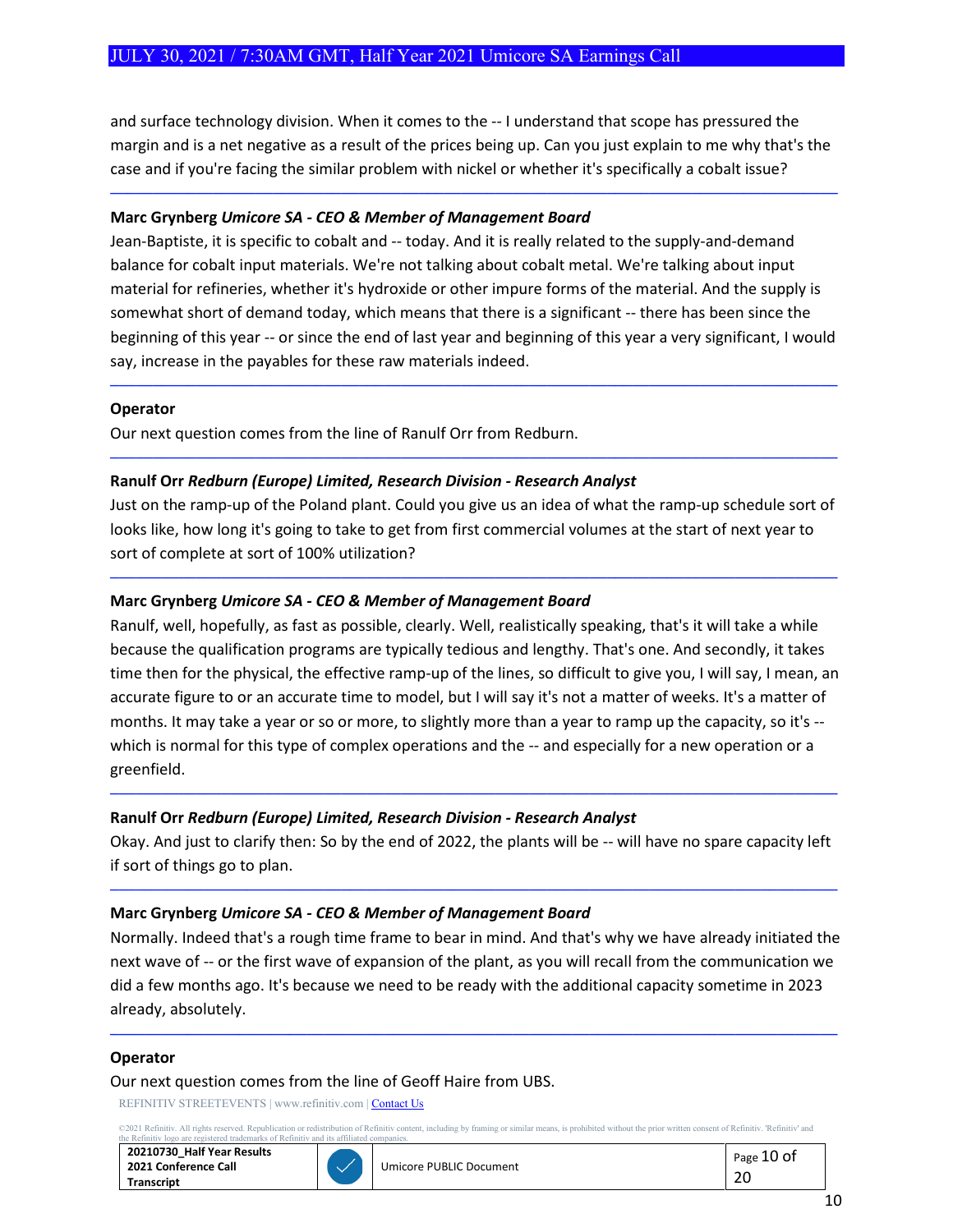## **Geoffrey Robert Haire** *UBS Investment Bank, Research Division - MD and Equity Research Analyst*

Marc and Filip, I just wonder if I could ask about E&ST. You reported 7% increase in sales, but yet you talk about very strong demand for cobalt products but also for EVs as well. And we can obviously see that in the market. I just -- there seems to be a bit of a disconnect as to why sales are so low year-on-year if some of the businesses within it are growing so strongly. I just wonder if you could explain that.

─────────────────────────────────────────────────────────────────────────────────────

─────────────────────────────────────────────────────────────────────────────────────

## **Marc Grynberg** *Umicore SA - CEO & Member of Management Board*

Yes. Geoff, well, the volume growth in some of these businesses was somewhat offset by negative currency effects which Filip mentioned a moment ago. And these are material enough -- were material enough to be mentioned; if my recollection is correct, EUR 25 million in the first half. So that's a big amount for just 6 months of operation. And secondly, we have this significant -- this material negative effect from the cobalt refining activities which I also commented on a moment ago. So these are the key elements that explain this apparent disconnect between the sales and the earnings development. Filip, did you want to...

─────────────────────────────────────────────────────────────────────────────────────

─────────────────────────────────────────────────────────────────────────────────────

─────────────────────────────────────────────────────────────────────────────────────

─────────────────────────────────────────────────────────────────────────────────────

## **Geoffrey Robert Haire** *UBS Investment Bank, Research Division - MD and Equity Research Analyst*

[Got it, okay]. I just have a follow-up. Was the impact -- the negative impact from -- on the cobalt refineries, was that bigger than the FX hit?

## **Marc Grynberg** *Umicore SA - CEO & Member of Management Board*

It's -- we prefer not to quantify that. It's material enough to be mentioned.

#### **Operator**

Our next question comes from the line of [Ethan Udeshi] from JPMorgan.

## **Chetan Udeshi** *JPMorgan Chase & Co, Research Division - Research Analyst*

It's Chetan actually. A few questions. First, Marc, can you sort of help us understand how much of the EUR 250 million benefit that you are expecting for full year from PGM prices was already seen in first half? And if possible, if feasible, if you can split how much of that was between Recycling and the Catalysis division. And the second question was I'm curious given the ODM price moves that we've seen in the last 2 months. Why is that EUR 250 million still EUR 250 million and not lower? Any insights there will be useful.

─────────────────────────────────────────────────────────────────────────────────────

## **Marc Grynberg** *Umicore SA - CEO & Member of Management Board*

Chetan, I'll take the first part and will leave the second part of the question to Filip. The majority of the EUR 250 million is in the first half, which is also understandable if you look at the price movements of the first half; and in particular despite what we've seen in the course of the first half and the current level, which is somewhat lower than what we saw earlier this year. So the majority is in the first half. And in terms of the distribution, the majority, the large majority, of the effect is in Recycling. And Filip, perhaps you'll take the next...

REFINITIV STREETEVENTS | www.refinitiv.com [| Contact Us](https://www.refinitiv.com/en/contact-us)

©2021 Refinitiv. All rights reserved. Republication or redistribution of Refinitiv content, including by framing or similar means, is prohibited without the prior written consent of Refinitiv. 'Refinitiv' and<br>the Refinitiv

| 20210730 Half Year Results |
|----------------------------|
| 2021 Conference Call       |
| <b>Transcript</b>          |



Umicore PUBLIC Document **Page 11 of**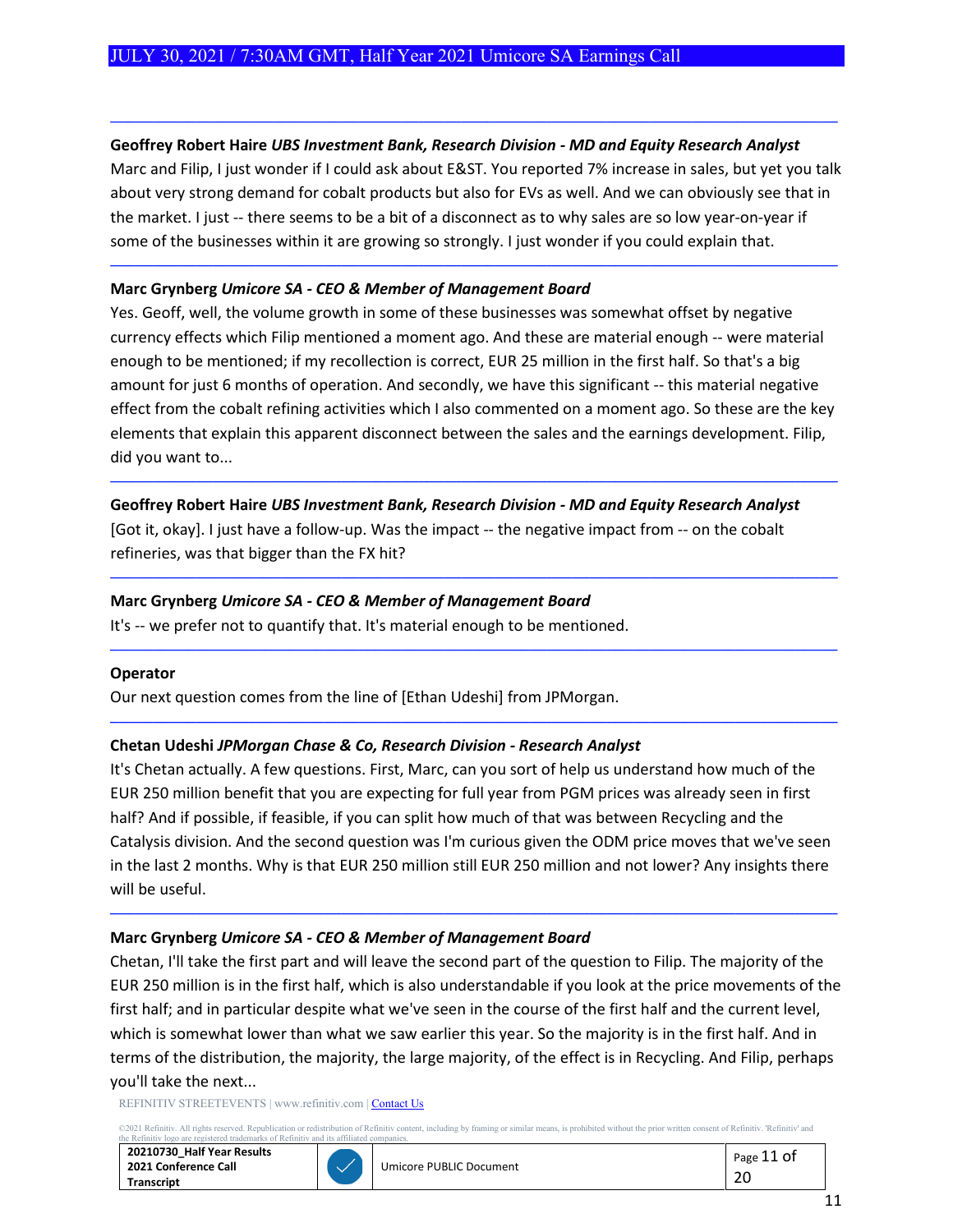#### **Filip Platteeuw** *Umicore SA - CFO & Member of Management Board*

Yes. For the next question: The difference is really on if you take the overall mix of these precious metals. Remember the EUR 250 million we first mentioned in April was based on the average prices of the first quarter. And as we now -- in our outlook, you've seen that change to the current prices assumed to be continued for the second half, and these are lower. So that's the impact you see. So the first half, obviously we have the effective prices and which are very similar if you take the mix to the average of the first quarter, while now for the second half, this price is -- specifically relate to volume indeed. The price for volume is lower. So that's the mix effect that you have in there.

─────────────────────────────────────────────────────────────────────────────────────

─────────────────────────────────────────────────────────────────────────────────────

─────────────────────────────────────────────────────────────────────────────────────

#### **Operator**

Our next question comes from the line of Stijn Demeester from ING.

## **Stijn Demeester** *ING Groep N.V., Research Division - Research Analyst*

My question is on E&ST. In the press release, you stated Europe has surpassed China in terms of NMC demand. If I'm right, Europe still sells way less full EVs than China, about 500,000 versus close to 1 million in China in the first half, so what explains this lower NMC intensity in China? And how do you see this trend evolves? And perhaps related, what is your view on the recent chemistry mix announcement by some major Western OEMs? These are my questions. And good luck, Marc, with your future endeavors.

─────────────────────────────────────────────────────────────────────────────────────

## **Marc Grynberg** *Umicore SA - CEO & Member of Management Board*

Thank you, Stijn. So the markets are really very different in China and Europe, so difficult to compare. The best-selling models in China, by far, are low-cost low-range vehicles. And by low range, I mean vehicles with a -- full electric vehicles with batteries of some 10 kilowatt hours -- 10, 12 or 15 kilowatt hours, while in Europe the full EVs that are being sold typically have batteries well in excess of 40 or 50 kilowatt hours. And so the SUVs which are selling well in Europe has -- and the compact SUVs and the other SUVs which are selling well in Europe typically have batteries ranging from 60 to 85 kilowatt hours. So it's a completely different mix of vehicles and battery sizes that you'll see in both market, which explains that with a lower vehicle number you have a much higher battery demand expressed in gigawatt hours in Europe than in China.

Secondly, because of the range requirements and the model lineups that you have in the different regions, China is more prone to LFP adoption, while Europe is not. And this explains also the difference in the pace of growth of the NMC market in the 2 regions. So that's, I would say, in a nutshell what explains the -- that evolution.

─────────────────────────────────────────────────────────────────────────────────────

#### **Stijn Demeester** *ING Groep N.V., Research Division - Research Analyst*

And maybe to follow up. Do -- I mean, do you see a risk that this LFP trend does spread to Europe given some announcement made in recent months?

─────────────────────────────────────────────────────────────────────────────────────

#### REFINITIV STREETEVENTS | www.refinitiv.com [| Contact Us](https://www.refinitiv.com/en/contact-us)

©2021 Refinitiv. All rights reserved. Republication or redistribution of Refinitiv content, including by framing or similar means, is prohibited without the prior written consent of Refinitiv. 'Refinitiv' and<br>the Refinitiv



| Umicore PUBLIC Document | $\vert$ Page 12 of |
|-------------------------|--------------------|
|                         |                    |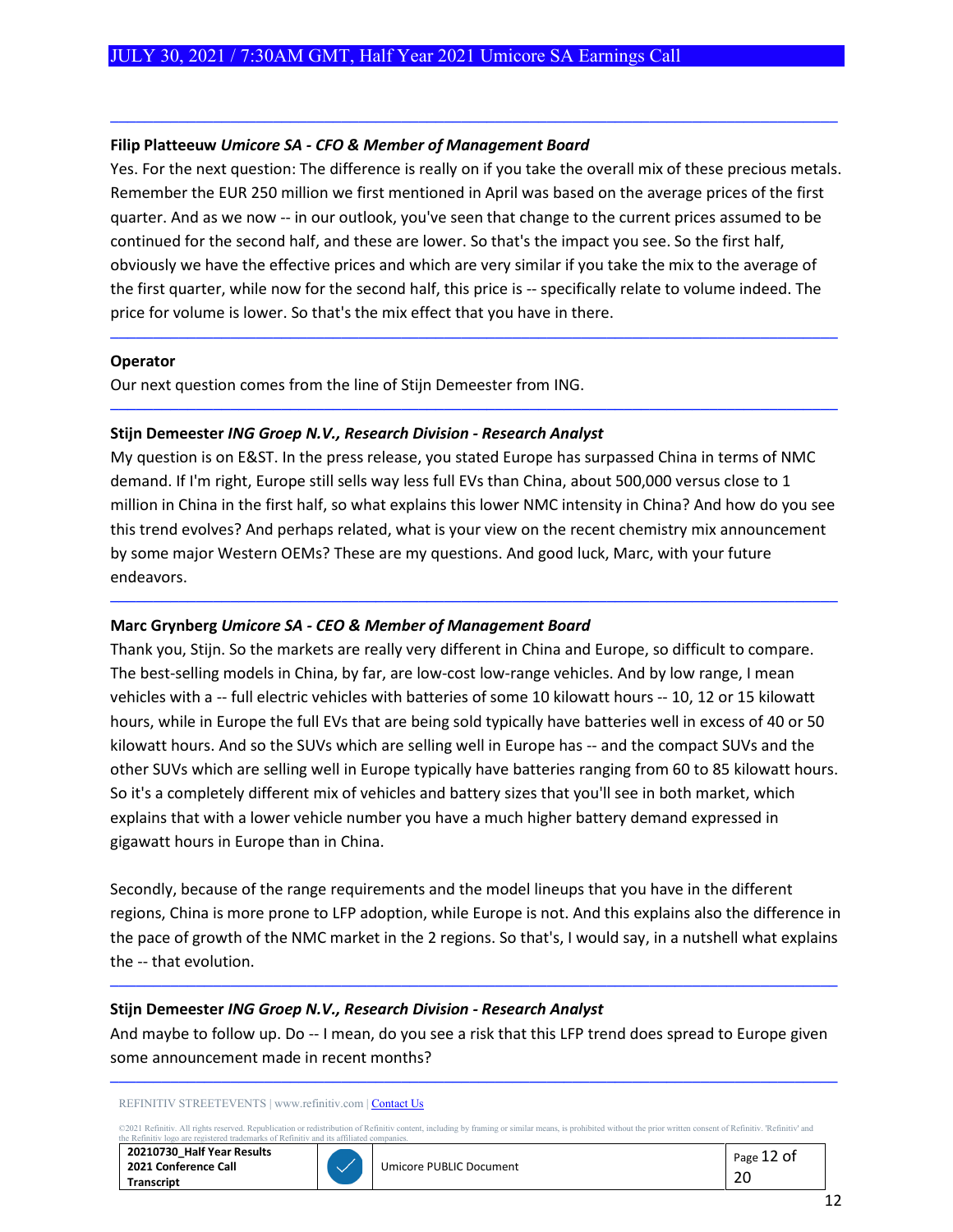## **Marc Grynberg** *Umicore SA - CEO & Member of Management Board*

Yes, I'm not so much concerned by announcements that the -- I look at the -- what's in the pipeline and what's in the qualification programs, what is in the -- on the technology road maps of our customers. And in a way, I think that the LFP is being used as some sort of a way to express that carmakers need a lower-cost solution for certain, I will say, segments of the market. And I think that it remains to be seen what kind of chemistry, what kind of technology will be utilized to fulfill these affordability requirements in order to be able to combine them with the required range or the desired range requirements of the European customers or consumers. So I'm not concerned because, if I look at the NMC growth prospects globally and in Europe and in North America and elsewhere, alone, I mean, the growth is so gigantic, anyways, in the next 10 years that it will be hard to fulfill in terms of supply chain ramp-up in any case.

─────────────────────────────────────────────────────────────────────────────────────

─────────────────────────────────────────────────────────────────────────────────────

#### **Stijn Demeester** *ING Groep N.V., Research Division - Research Analyst*

Understood. And do you think it's also used as a way to suppress pricing in, for example, NMC?

## **Marc Grynberg** *Umicore SA - CEO & Member of Management Board*

No, because the cost models are completely different. And I would like also to remind you that current pricing for LFP is totally unsustainable because Chinese is -- it's only produced in China out of spare capacity and sold, in many instances, below costs, so this is totally unsustainable. And if new investments were to be made, especially outside of China, you would arrive at a completely different cost picture for that technology. Plus, one has to bear in mind that at a certain point in time consumers and car OEMs will also have to incorporate the costs of recycling of end-of-life batteries in the full picture. And the costs of recycling LFP batteries will be much higher than the costs of recycling NMC-based batteries because, in a way, the content -- then metal content of NMC batteries is very close to paying for the recycling, while for LFP batteries there is a -- significant supplements to be paid in order to have these batteries recycled because the values of the raw materials is insignificant.

─────────────────────────────────────────────────────────────────────────────────────

─────────────────────────────────────────────────────────────────────────────────────

#### **Operator**

The next question comes from the line of Wim Hoste from KBC Securities.

## **Wim Hoste** *KBC Securities NV, Research Division - Executive Director Research*

I just want to follow up on the discussion NMC and China. Can you maybe elaborate a little bit on the pricing conditions for NMC? Is the market growth that you -- that we start to see also in China, be it a bit skewed towards LFP -- but is the market growth already leading to signs of improvement of pricing conditions in China or not? And can you maybe, yes, give a bit of your view on how long the pricing pressure might then take? Any thoughts on that?

─────────────────────────────────────────────────────────────────────────────────────

## **Marc Grynberg** *Umicore SA - CEO & Member of Management Board*

REFINITIV STREETEVENTS | www.refinitiv.com [| Contact Us](https://www.refinitiv.com/en/contact-us) Wim, I wish I could have given you a positive answer on the price development in China. Unfortunately, I can't. And I have to stick to what I said a few months ago and a year ago, that the current -- that market currently remains in overcapacity. And this is not conducive to positive price developments, and I don't see that changing in the next 12 to 18 months or 12 to 24 months. It remains to be seen at which pace

02021 Refinitiv. All rights reserved. Republication or redistribution of Refinitiv content, including by framing or similar means, is prohibited without the prior written consent of Refinitiv. 'Refinitiv' and is affinitiv arks of Refinit

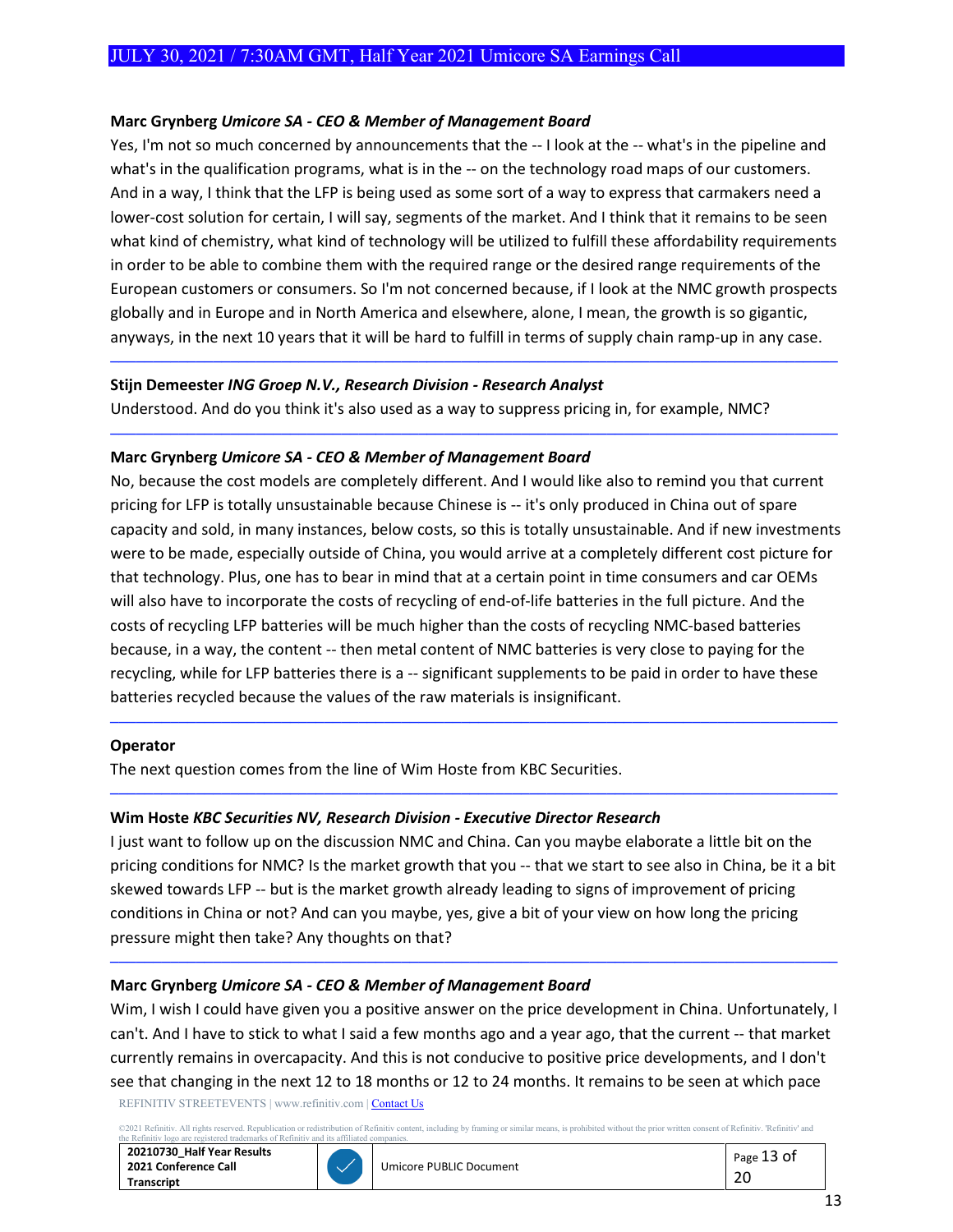the overcapacity will be absorbed, but as I mentioned, the market dynamics from a battery sizing or from a chemistry point of view are different in China than in other regions. So for the short term, I'm not very positive about prospects of price improvements. I don't see them now and I would not bank on that in the short term.

─────────────────────────────────────────────────────────────────────────────────────

─────────────────────────────────────────────────────────────────────────────────────

# **Wim Hoste** *KBC Securities NV, Research Division - Executive Director Research*

Okay, clear.

## **Marc Grynberg** *Umicore SA - CEO & Member of Management Board*

And sorry -- no deterioration either. So it's -- that's not the point. It's just [stability] compared to what I said a year ago or 6 months ago or 3 months ago.

─────────────────────────────────────────────────────────────────────────────────────

─────────────────────────────────────────────────────────────────────────────────────

## **Operator**

Our next question comes from the line of Georgina Iwamoto from Goldman Sachs.

## **Georgina Iwamoto** *Goldman Sachs Group, Inc., Research Division - Associate*

I've got 2. The first one is on auto production. I think the supply-side and semiconductor shortages are fairly well understood, but I was wondering if you could give a sense of how you think demand levels are and if you think that the production shortages this year should be seen as [phasing] additional volume growth for Umicore into next year. And then the second question is on Catalysis: So just wondering if you could remind us of any incremental regulatory drivers heading into 2022. And if you think about the moving parts for next year, would you see increased content and higher car production as more important? Or the potential for lower PGM prices is the bigger swing factor.

─────────────────────────────────────────────────────────────────────────────────────

# **Marc Grynberg** *Umicore SA - CEO & Member of Management Board*

Georgina, let me start with the second part of your question, in Catalysis. There is no major step in emission regulations coming up next year. Actually the bigger -- the biggest step that -- in the short term is the one taking place, as we speak, in China with the nationwide adoption of China 6 norms for heavy duty. And in a way, this had a positive impact on us in the first part of this year because we saw massive orders for China 5 catalyst technologies and China 5 trucks before we move up to China 6. So there will probably be a sort of [intermedial] of several months before we see China 6 demand picking up more significantly. And this should continue throughout. I mean the ramp-up of China 6 will continue throughout 2022 once this intermedial is over. And that's the major regulatory change in the short term. In the medium term, the discussions, as you might know, regarding Euro 7 and [China 7] are still open. And it's difficult to make out today exactly what the content will be of Euro 7 and when it will be introduced.

REFINITIV STREETEVENTS | www.refinitiv.com [| Contact Us](https://www.refinitiv.com/en/contact-us) Clearly the trends is that the tolerance of pollution is decreasing and the need to address the late -- the last micrograms or nanograms of pollution as well as the secondary emissions is there and should be addressed through the next wave of regulations, but again, exactly when and how this will take place is difficult to make out. Now if the industry projections for next year are more or less reliable and do

ation or redistribution of Refinitiv content, including by framing or similar means, is prohibited without the prior written consent of Refinitiv. 'Refinitiv' and arks of Refinitiv and its affiliated

**20210730\_Half Year Results 2021 Conference Call Transcript**



Umicore PUBLIC Document **Page 14 of**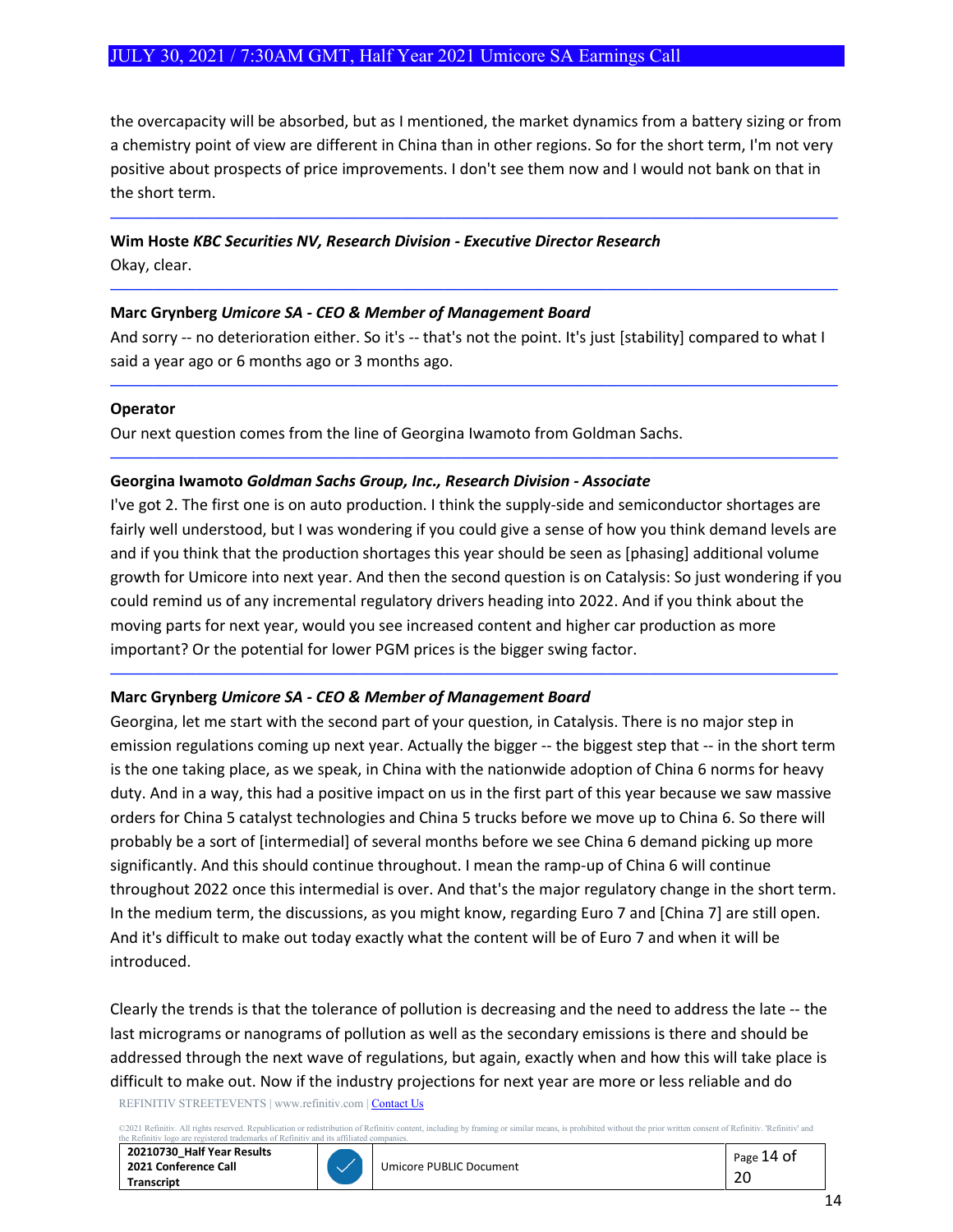materialize, the volume impact will be there for us in the light duty segment. And I mean I've seen some studies and some projections showing that volumes -- car production volumes could recover to the 2019 levels or to the pre-COVID-19 levels. So if that materializes, really the volume effect will be for us sharper than the effect of the new legislation.

And then PGM prices, again, through result, we'll see. I just would like to remind you that we have some hedges in place already for 2022 and to a certain extent for 2023, so that will also help provide some predictability in the figures. On the chip -- I mean going back to your first question, on the chip shortage: I mean this is really difficult to make out today. And I mean the visibility is -- actually the picture is really complicated, as I'm trying to understand it. I wouldn't dare to say, "As I understand it," because it's not only a matter of overall production volumes of these semiconductor chips. It's also a matter of mix effects and because the chips cannot be easily moved from one platform to the other [in function] of what the customers are ordering and in function of all the vehicles have been certified already. And we also have very limited visibility on the how many vehicles have been pre-produced to be chip ready, in a way, and how that could have -- impact the fresh production of cars once the chips -- or the chip supply will start to normalize. So it's very difficult to make out where things will be going. We are assuming that the chip shortage will persist for a while and we'll see how things unfold.

─────────────────────────────────────────────────────────────────────────────────────

─────────────────────────────────────────────────────────────────────────────────────

─────────────────────────────────────────────────────────────────────────────────────

─────────────────────────────────────────────────────────────────────────────────────

# **Georgina Iwamoto** *Goldman Sachs Group, Inc., Research Division - Associate* Wish you best of luck.

## **Marc Grynberg** *Umicore SA - CEO & Member of Management Board*

[Thank you].

#### **Operator**

Our next question comes from the line of Alex Stewart from Barclays.

## **James Alexander Stewart** *Barclays Bank PLC, Research Division - Chemicals Analyst*

I've actually got 2. Hopefully, that's okay. Could you confirm whether your net working capital position in Recycling is positive or negative? In other words, do the payables exceed inventories and debtors will go the other way around? It would be very helpful. Or perhaps it's neutral.

And then secondly, I think, at the end of last year, you talked about EUR 50 million higher costs in E&ST, you reiterated that today, for this year. And I believe that about half of that, so EUR 25 million, was related to higher D&A in Korea and China, but your D&A charge in the first half in E&ST was only up EUR 3 million or EUR 4 million or so, EUR 3 million year-on-year, so am I right in thinking the D&A would be up EUR 25 million? And does that mean that we're going to exceed the whole impact in the second half? If you could reconcile those comments, it would be very helpful.

## **Filip Platteeuw** *Umicore SA - CFO & Member of Management Board*

REFINITIV STREETEVENTS | www.refinitiv.com [| Contact Us](https://www.refinitiv.com/en/contact-us) So first of all, on the working capital in Recycling. We'll refrain from giving you an absolute number, but

─────────────────────────────────────────────────────────────────────────────────────

©2021 Refinitiv. All rights reserved. Republication or redistribution of Refinitiv content, including by framing or similar means, is prohibited without the prior written consent of Refinitiv. 'Refinitiv' and<br>the Refinitiv

| 20210730 Half Year Results |  |
|----------------------------|--|
| 2021 Conference Call       |  |
| <b>Transcript</b>          |  |

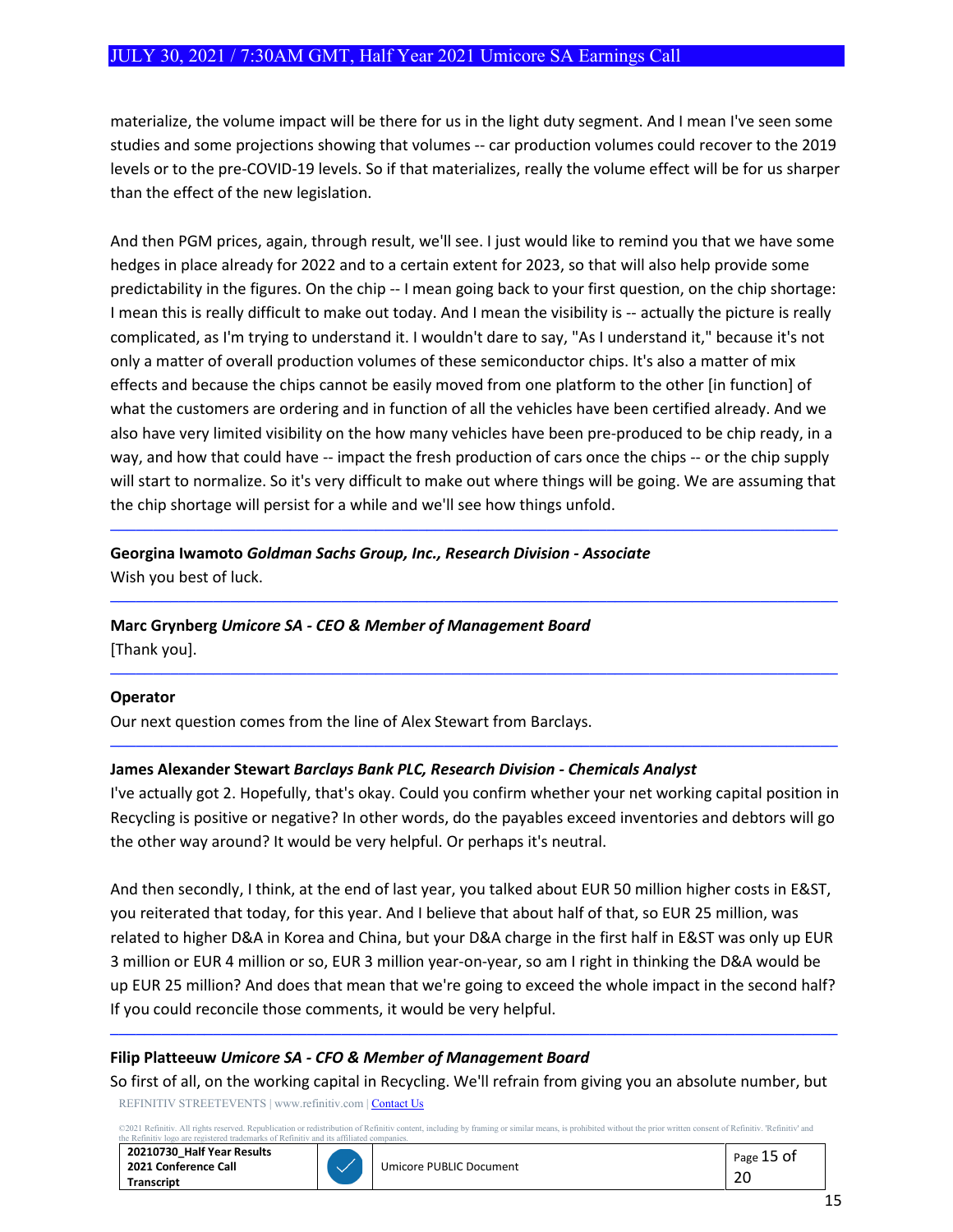you know that this is by definition a low-working-capital business. One of the attractiveness of Recycling is that it's low in capital employed and specifically in working capital. So that's a given. We've indicated that for this first half of the year we've seen a reduction in working capital, so that means that it's in a way even lower than it was last year, again with the caveat of what I mentioned, the kind of one-off cutoff effects in June where a big part of that was actually in Recycling. So that's not really to be extrapolated from. So it's definitely, and you clearly see that also in the return on capital employed of the segment, working capital is indeed very low, but allow me to refrain from giving an absolute number.

In terms of the EUR 50 million of cost increase and specifically the question on D&A. Your question was on D&A. So the D&A indeed in E&ST only went up slightly. There's a couple of factors in there. First of all, you know that in Cobalt & Specialty Materials we have this footprint adjustment, this restructuring. So that has, I would say, some impact on D&A. More importantly on RBM, typically we start the D&A when the lines are utilized, so you should see somewhat of an acceleration in the second half in terms of the D&A charges going up. And that will definitely continue into next year, as we will ramp up the Nysa plant.

## **James Alexander Stewart** *Barclays Bank PLC, Research Division - Chemicals Analyst*

Sorry. If I can just elaborate on that because I was under the impression that actually the EUR 25 million higher D&A this year within the EUR 50 million guidance was D&A for the Korea and the China plants rather than the European plant. Was I wrong in that assumption?

─────────────────────────────────────────────────────────────────────────────────────

─────────────────────────────────────────────────────────────────────────────────────

## **Marc Grynberg** *Umicore SA - CEO & Member of Management Board*

Yes. The majority is meant to come from the start-up of the Poland plant indeed in the second half of the year. And the other factors of cost increase are also to a large extent related to the start-up, the commissioning and the qualification costs of the new lines in Europe. So it's more H2 loaded than H1 indeed. And what is, in a way, distributed in a more evenly manner across semesters is the step-up in R&D efforts in the business group. So these costs -- that cost increase is already there.

─────────────────────────────────────────────────────────────────────────────────────

## **James Alexander Stewart** *Barclays Bank PLC, Research Division - Chemicals Analyst*

That's really helpful. If I could just sneak in one last, very short question. You've explicitly called out the EUR 25 million FX impact in E&ST in the first half and said that that's material, which is why you're calling it out, but it's really only 4% on revenue. And Umicore, to the best of my knowledge, has never split out the currency impact on any of its divisions in any period, so why is it that you felt the need to explicitly mention 4% currency headwinds in the first half of this year in E&ST? I'd be interested to -- in your thoughts on that just contextually.

─────────────────────────────────────────────────────────────────────────────────────

#### **Marc Grynberg** *Umicore SA - CEO & Member of Management Board*

REFINITIV STREETEVENTS | www.refinitiv.com [| Contact Us](https://www.refinitiv.com/en/contact-us) I mean there wasn't a compelling need to do that, but I thought, we thought that it was useful to mention because, in a way, it's starting to pile up because the currency trend has been against us for a few years now, looking at the evolution of some Asian currencies and non-Asian currencies as well against the euro. And we thought we should have done that when it started to turn against us, but never

2021 Refinitiv. All rights reserved. Republication or redistribution of Refinitiv content, including by framing or similar means, is prohibited without the prior written consent of Refinitiv. 'Refinitiv' and<br>e Refinitiv lo



arks of Refiniti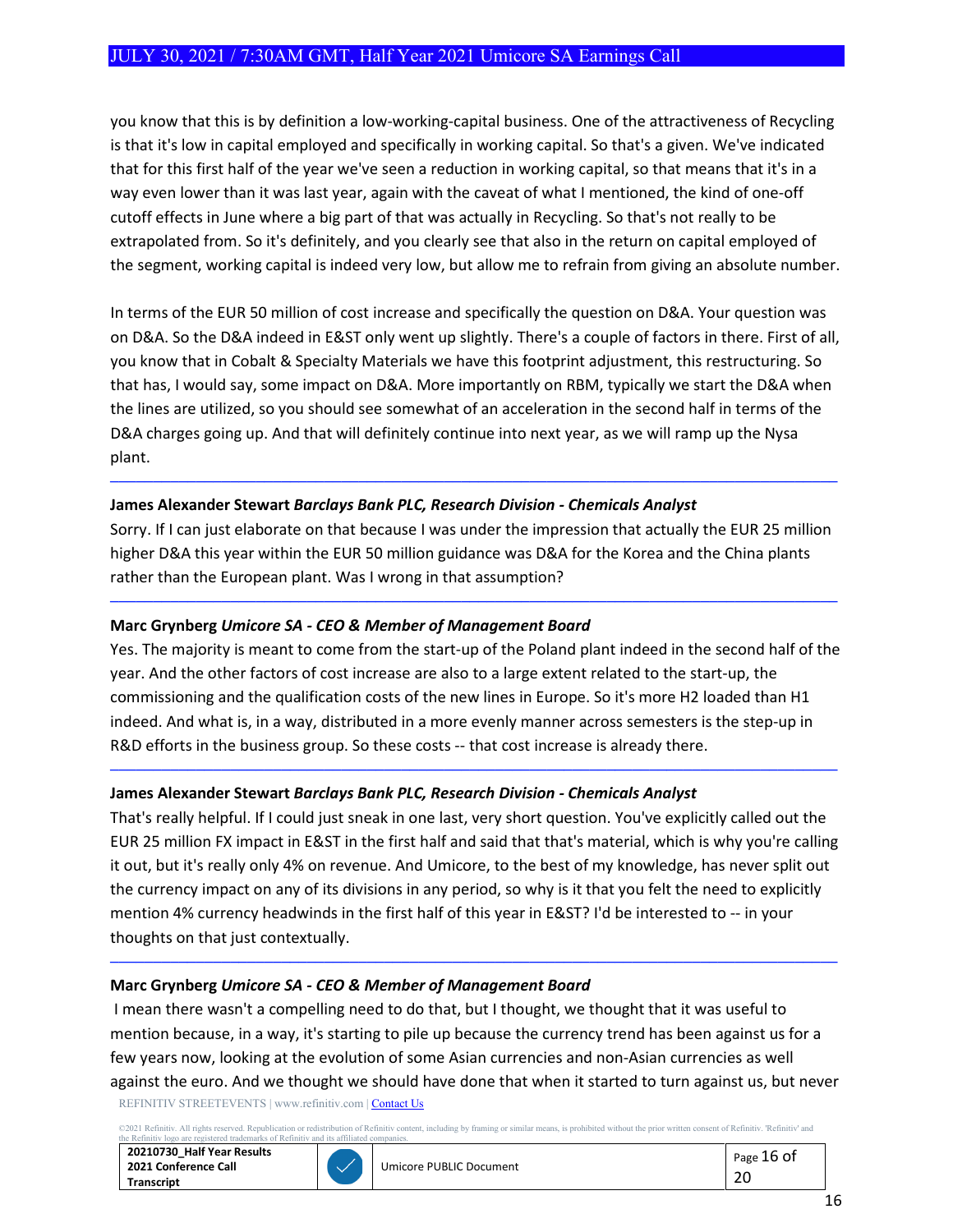too late. And because it's starting to accumulate, we thought it was meaningful and material enough to mention. Do we have other questions, Barbara?

─────────────────────────────────────────────────────────────────────────────────────

─────────────────────────────────────────────────────────────────────────────────────

─────────────────────────────────────────────────────────────────────────────────────

─────────────────────────────────────────────────────────────────────────────────────

─────────────────────────────────────────────────────────────────────────────────────

─────────────────────────────────────────────────────────────────────────────────────

#### **Operator**

Speakers, I think your line got disconnected. I'm reconnecting you back on.

#### **Marc Grynberg** *Umicore SA - CEO & Member of Management Board*

Okay, thank you, Barbara.

#### **Operator**

And you're back on.

#### **Marc Grynberg** *Umicore SA - CEO & Member of Management Board*

Okay. So sorry. We had a technical hiccup, apparently. So do we have -- what are the following questions, Barbara?

#### **Operator**

So you were answering Mr. Alex Stewart.

#### **James Alexander Stewart** *Barclays Bank PLC, Research Division - Chemicals Analyst*

Yes. I get the answers -- I got the answer I need. Thank you.

#### **Operator**

Okay, now we're going to the next question, and it comes from the line of Jaideep Pandya from On Field. ─────────────────────────────────────────────────────────────────────────────────────

─────────────────────────────────────────────────────────────────────────────────────

#### **Jaideep Mukesh Pandya** *On Field Investment Research LLP - Analyst*

It's Jaideep actually. Marc, just a question really on the anode side. Conceptually if we don't progress on silicon anodes -- or rather let me ask it differently. If we progress on silicon anodes, do you think the market would then, on the cathode side, shift really to high-nickel cathodes? So basically what I'm asking is the -- is the anode today, the graphite anode today, sort of a bottleneck for increase in adoption for the high-nickel cathodes? And in a world where we switch to silicon anodes, what do you see LFP's future as a technology? That's my first question.

And then secondly, just around market share, it's obviously very difficult to reconcile numbers, but it seems at least from the outside-in that some of your Korean peers are growing way faster than you are. Are you actually confident and comfortable that you haven't really lost any share? Or is there a case where some of your platforms are not growing as strongly as others'? And wish you very good luck. I hope you don't pass all your tips on disclosure to the new CEO, but joking aside, thanks a lot for everything.

#### **Marc Grynberg** *Umicore SA - CEO & Member of Management Board*

REFINITIV STREETEVENTS | www.refinitiv.com [| Contact Us](https://www.refinitiv.com/en/contact-us)

the Refinitiv logo are registered trademarks of Refinitiv and its affiliated companies.

©2021 Refinitiv. All rights reserved. Republication or redistribution of Refinitiv content, including by framing or similar means, is prohibited without the prior written consent of Refinitiv. 'Refinitiv' and

─────────────────────────────────────────────────────────────────────────────────────

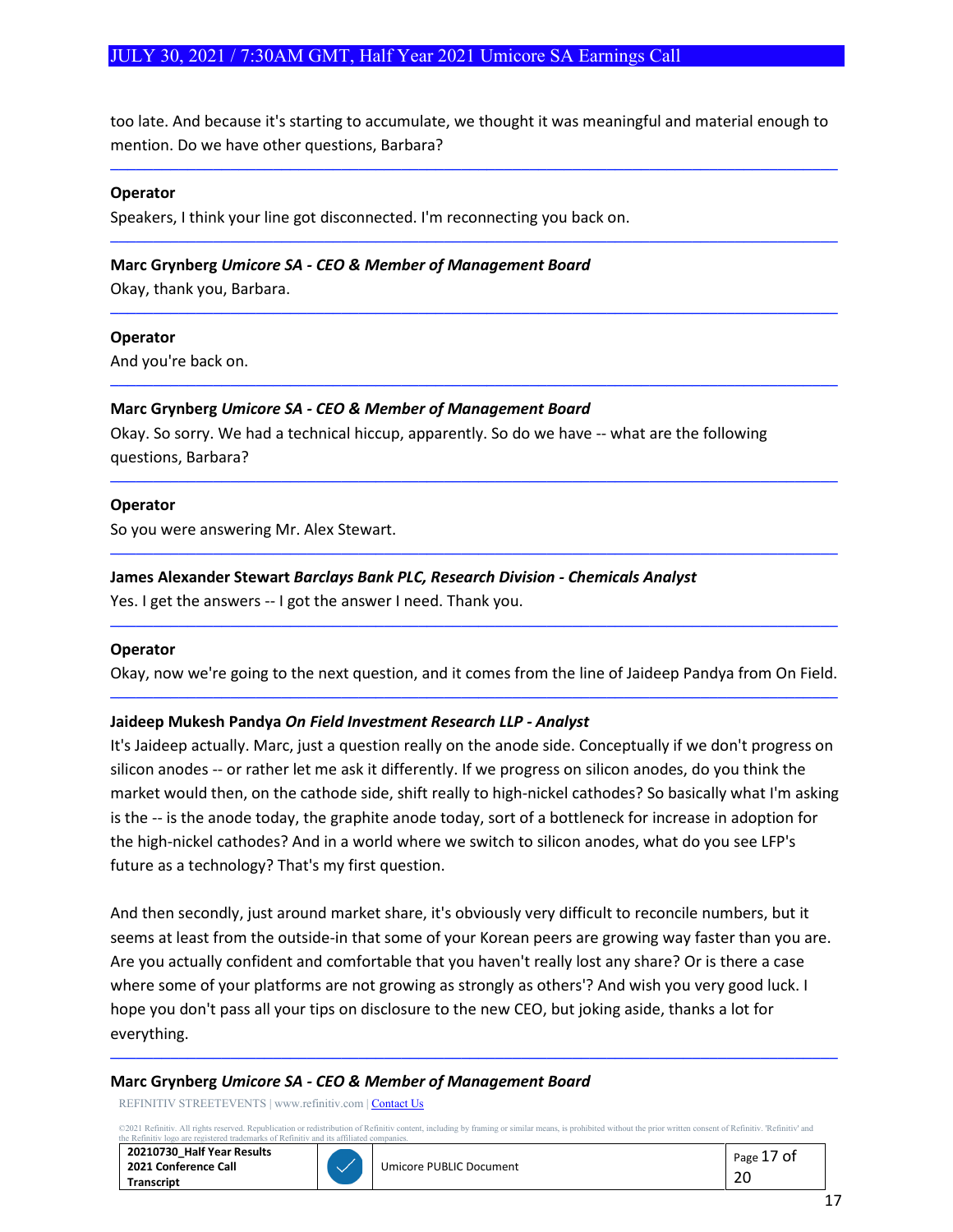Yes, sorry to disappoint you. This was part of my first -- of the first induction session of Mathias was indeed all the tips about not disclosing what we don't want to disclose, so I'm sorry. I should have -- we should have talked beforehand.

So let's turn to your questions on the silicon anode side. So actually the adoption of high-nickel technologies is moving ahead, in a way, without waiting for the adoption of silicon composite anodes, at least in the first wave. We are indeed getting closer to where the anode is a bottleneck. And this can still be managed by the battery cell makers, as I understand it, through their battery designs. And this being said, we see some confirmation that novel anode materials will be required and are in the technology road maps of the battery makers in order to continue to increase capacity to remove that potential bottleneck as we move to higher densities on the cathode side indeed. So I'm pretty positive about the prospects for new anodes. And the -- and [all] programs are also moving ahead. As you know from previous discussions, we have products in our portfolio which we are sampling to a number of customers and also being sampled. As I explained a while ago, the introduction of these new technologies typically goes first through nonautomotive applications. And that is a stage which has been passed, and today we are reaching out increasingly so and more systematically to automotive-related customers -- or to customers related for automotive applications, sorry.

And yes, on the LFP side, I don't have, I would say, a precise picture of how the anode-cathode interaction works. And this is not standing in the way of what we are doing at Umicore in any case.

And the market share. Sorry. On the market share side, our market shares are, yes, give or take, a few basis points. They are relatively stable, but you have mix effects from 1 semester to the other or from 1 year to the other, depending on how well your models are selling or not. And so this may influence the growth in -- over a certain period of time and the -- in relative terms to others, but over time, my experience is that these effects tend to even out. And especially, as our portfolio of platforms continues to get more diversified in the future, these effects should be less visible, in a way.

─────────────────────────────────────────────────────────────────────────────────────

─────────────────────────────────────────────────────────────────────────────────────

#### **Operator**

And our next questions comes from the line of Ranulf Orr from Redburn.

## **Ranulf Orr** *Redburn (Europe) Limited, Research Division - Research Analyst*

Probably I'd just first like to second those sentiments around disclosure as well, but my question really is on the contribution to Recycling from PMM. I understand the sort of super normal earnings there aren't sort of captured in the EUR 250 million PGM benefit, so I was kind of -- I was wondering if you could give us an idea of sort of what the overrunning in that part of the businesses is as well at the moment.

─────────────────────────────────────────────────────────────────────────────────────

## **Marc Grynberg** *Umicore SA - CEO & Member of Management Board*

Yes, Ranulf, yes, firstly, I can confirm that the contribution from PMM is not included or is not reflected in the EUR 250 million indeed. And we prefer not to be explicit about the figure. It is indeed unusually high.

#### REFINITIV STREETEVENTS | www.refinitiv.com [| Contact Us](https://www.refinitiv.com/en/contact-us)

©2021 Refinitiv. All rights reserved. Republication or redistribution of Refinitiv content, including by framing or similar means, is prohibited without the prior written consent of Refinitiv. 'Refinitiv' and<br>the Refinitiv

| 20210730 Half Year Results |
|----------------------------|
| 2021 Conference Call       |
| Transcript                 |

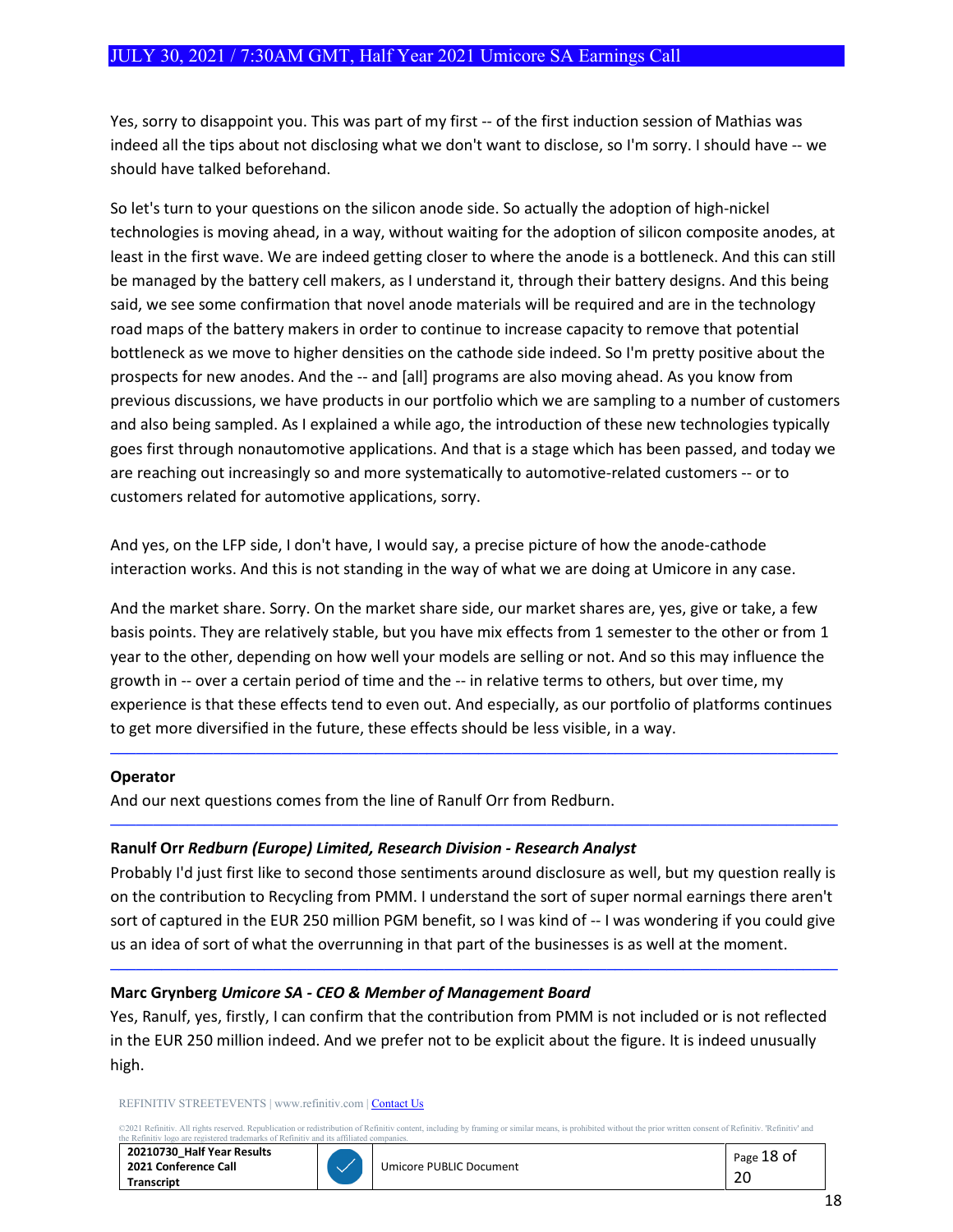## **Ranulf Orr** *Redburn (Europe) Limited, Research Division - Research Analyst*

Okay. And would you expect the second half in that part of the business to be similar to the first...

─────────────────────────────────────────────────────────────────────────────────────

─────────────────────────────────────────────────────────────────────────────────────

#### **Marc Grynberg** *Umicore SA - CEO & Member of Management Board*

No, actually not, because if I look at the current trends, the volatility is somewhat less than -- or much less than it was in the first part of the year, much less than at the time we saw the spike in precious metal prices. So I don't expect the same trading contributor -- same contribution from trading activities in the second part of the year. It will be much more normalized, I would expect, but difficult to make out obviously because -- and for the sake of making forecasts and projections, we have to make certain metal price assumptions. And in our model, the metal prices are assumed to be flat, which is not very conducive to volatility. And so the -- based on what I see today, I expect a much lower contribution indeed.

─────────────────────────────────────────────────────────────────────────────────────

─────────────────────────────────────────────────────────────────────────────────────

─────────────────────────────────────────────────────────────────────────────────────

**Ranulf Orr** *Redburn (Europe) Limited, Research Division - Research Analyst* Great. And best of luck for the future.

# **Marc Grynberg** *Umicore SA - CEO & Member of Management Board*

Thank you.

#### **Operator**

At this stage, we'll take one last question, and it comes from the line of Geoff Haire from UBS.

## **Geoffrey Robert Haire** *UBS Investment Bank, Research Division - MD and Equity Research Analyst*

I just wondered what you made of CATL's announcement yesterday of moving into sodium ion batteries by 2023.

─────────────────────────────────────────────────────────────────────────────────────

─────────────────────────────────────────────────────────────────────────────────────

#### **Marc Grynberg** *Umicore SA - CEO & Member of Management Board*

The same as I made from most announcements -- I'm not too much moved by announcements. I'm moved by facts and driven by the facts and market realities. This being said: Sodium ion is on our technology road map, has been for a while; and is what we call a horizon 3 material, so very long term, so beyond 10 years. And then it's -- in theory, it's a chemistry that could have some attraction for power applications because the power density is meant to be pretty good. However, the energy density is intrinsically low and much lower than for lithium ion and even much lower than lithium iron phosphate. So even with the improvements that CATL has alluded to, which are still I think fairly hypothetical and were not detailed, I don't think that this is a material that will compete for range applications for the automotive segment -- anytime soon or even at all. That could be interesting to see, if they make the declared improvements, it could be interesting to see how that would cannibalize the chemistry, but I see no way for sodium ion to compete with those applications which require range because energy density intrinsically is poor. And this has to a certain extent to do with the low voltage at which this chemistry can work.

REFINITIV STREETEVENTS | www.refinitiv.com [| Contact Us](https://www.refinitiv.com/en/contact-us)

©2021 Refinitiv. All rights reserved. Republication or redistribution of Refinitiv content, including by framing or similar means, is prohibited without the prior written consent of Refinitiv. 'Refinitiv' and<br>the Refinitiv

**20210730\_Half Year Results 2021 Conference Call Transcript**



Umicore PUBLIC Document **Page 19 of**